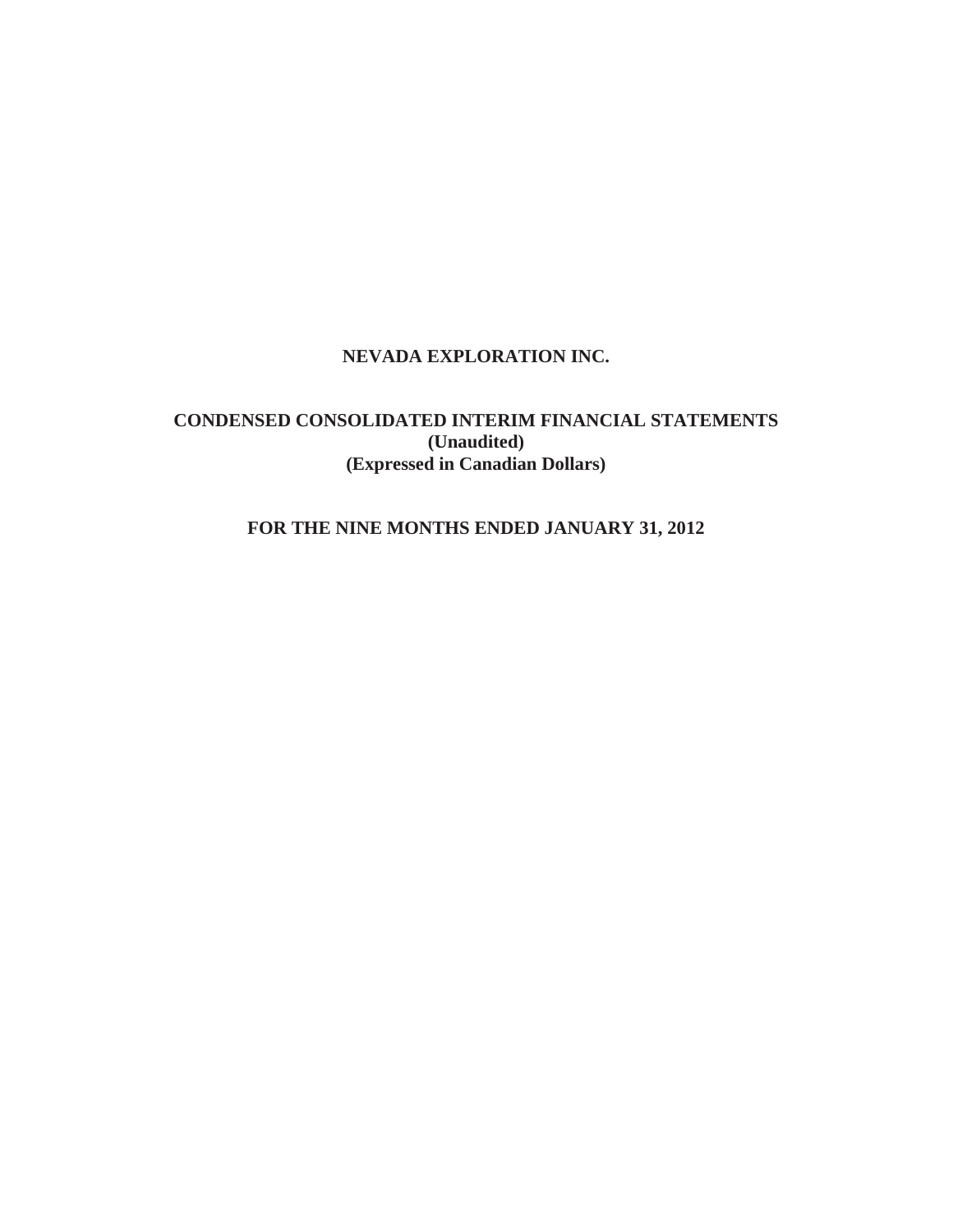# **UNAUDITED CONDENSED CONSOLIDATED INTERIM FINANCIAL STATEMENTS**

In accordance with National Instrument 51-102 released by the Canadian Securities Administrators, the Company discloses that its auditors have not reviewed the unaudited condensed consolidated financial statements for the period ended January 31, 2012.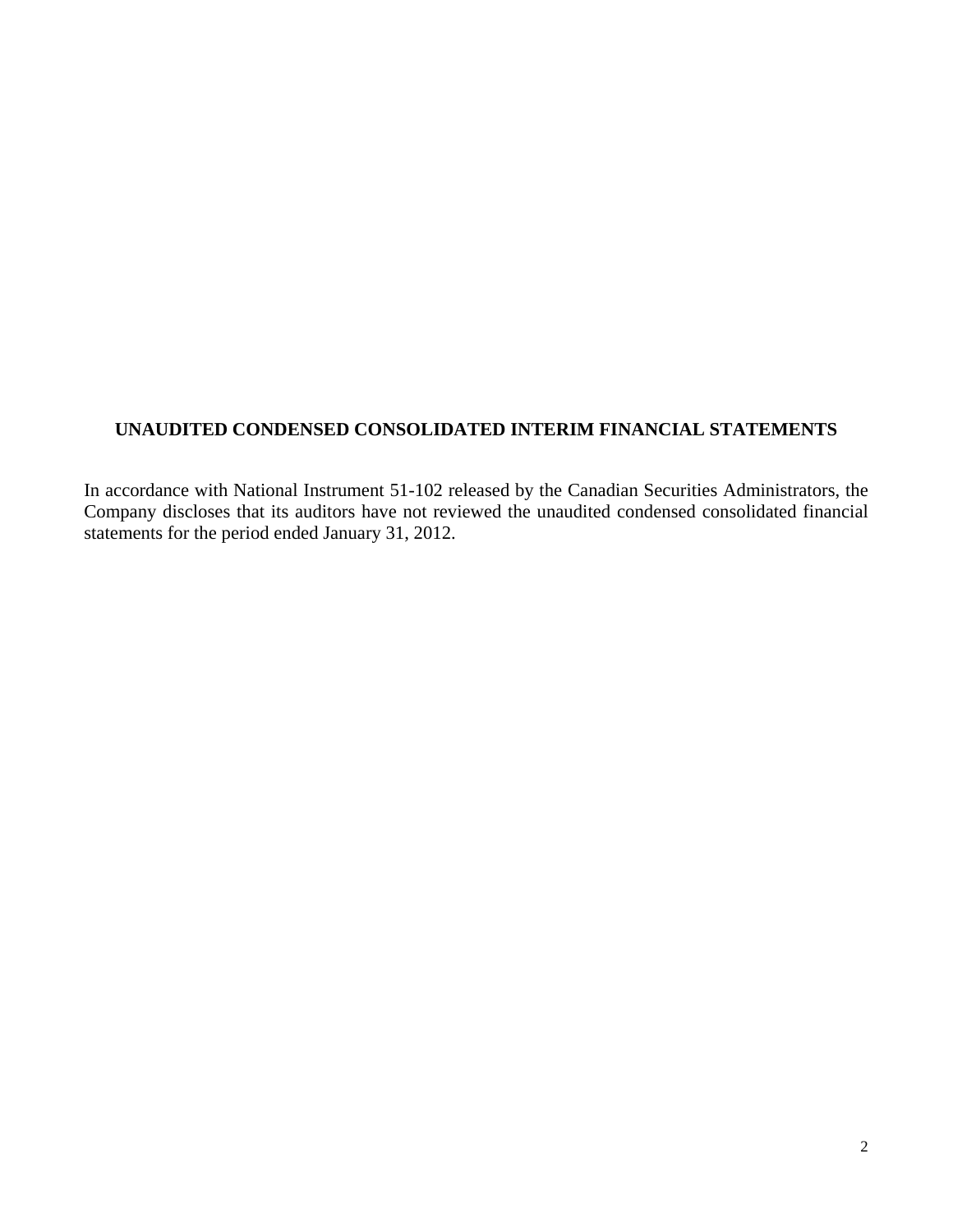## **NEVADA EXPLORATION INC.**  CONDENSED CONSOLIDATED INTERIM STATEMENTS OF FINANCIAL POSITION (Unaudited) (Expressed in Canadian Dollars)

AS AT

|                                                                                                                                                                                | January 31,<br>2012                         |              | April 30,<br>2011                           |              | May 1,<br>2010                              |
|--------------------------------------------------------------------------------------------------------------------------------------------------------------------------------|---------------------------------------------|--------------|---------------------------------------------|--------------|---------------------------------------------|
| <b>ASSETS</b>                                                                                                                                                                  |                                             |              | (Note 17)                                   |              | (Note 17)                                   |
| <b>Current assets</b><br>Cash<br>Accounts receivable (Note 4)<br>Prepaid expenses and other (Note 5)<br>Loans receivable, bearing interest at a rate of 5% (Note 6)            | \$<br>87,319<br>109,075<br>15,521<br>9,079  | $\mathbb{S}$ | 151.145<br>2,461<br>14,648<br>18,361        | $\mathbb{S}$ | 55,253<br>66,027<br>7,495<br>104,519        |
| <b>Total current assets</b>                                                                                                                                                    | 220,994                                     |              | 186,615                                     |              | 233,294                                     |
| <b>Non-current assets</b><br>Equipment (Note 7)<br>Exploration and evaluation assets (Note 8)<br>Deposits and bonds (Note 9)<br><b>Total non-current assets</b>                | 140,397<br>6,081,083<br>77,585<br>6,299,065 |              | 171,331<br>5,487,184<br>55,743<br>5,714,258 |              | 305,447<br>5,746,819<br>91,320<br>6,143,586 |
| <b>Total assets</b>                                                                                                                                                            | \$<br>6,520,059                             | \$           | 5,900,873                                   | $\mathbb{S}$ | 6,376,880                                   |
| <b>LIABILITIES AND SHAREHOLDERS' EQUITY</b><br><b>Current liabilities</b><br>Accounts payable and accrued liabilities (Note 10)<br>Current portion of long-term debt (Note 11) | \$<br>331,559<br>12,796                     | \$           | 125,444<br>25,063                           | \$           | 148,294<br>25,296                           |
| <b>Total current liabilities</b>                                                                                                                                               | 344,355                                     |              | 150,507                                     |              | 173,590                                     |
| <b>Non-current liabilities</b><br>Long-term debt (Note 11)                                                                                                                     | 1,290                                       |              | 6,882                                       |              | 34,287                                      |
| <b>Total liabilities</b>                                                                                                                                                       | 345,645                                     |              | 157,389                                     |              | 207,877                                     |
| <b>Shareholders' equity</b><br>Capital stock (Note 12)<br>Reserves (Note 12)<br>Deficit                                                                                        | 14,202,161<br>1,751,264<br>(9,779,011)      |              | 13,165,319<br>1,997,642<br>(9.419.477)      |              | 12,324,963<br>2,137,979<br>(8, 293, 939)    |
| Total shareholders' equity                                                                                                                                                     | 6,174,414                                   |              | 5,743,484                                   |              | 6,169,003                                   |
| Total liabilities and shareholders' equity                                                                                                                                     | \$<br>6,520,059                             | \$           | 5,900,873                                   | \$           | 6,376,880                                   |

**Nature and continuance of operations** (Note 1) **Basis of presentation** (Note 2) **Reconciliation of Canadian GAAP to IFRS** (Note 17) **Subsequent event** (Note 18)

## **Approved and authorized for use by the Board on March 16, 2012:**

| "Wade Hodges" | Jirector | "Cyrus Driver" | <b>Director</b> |
|---------------|----------|----------------|-----------------|
| Wade Hodges   |          | Cyrus Driver   |                 |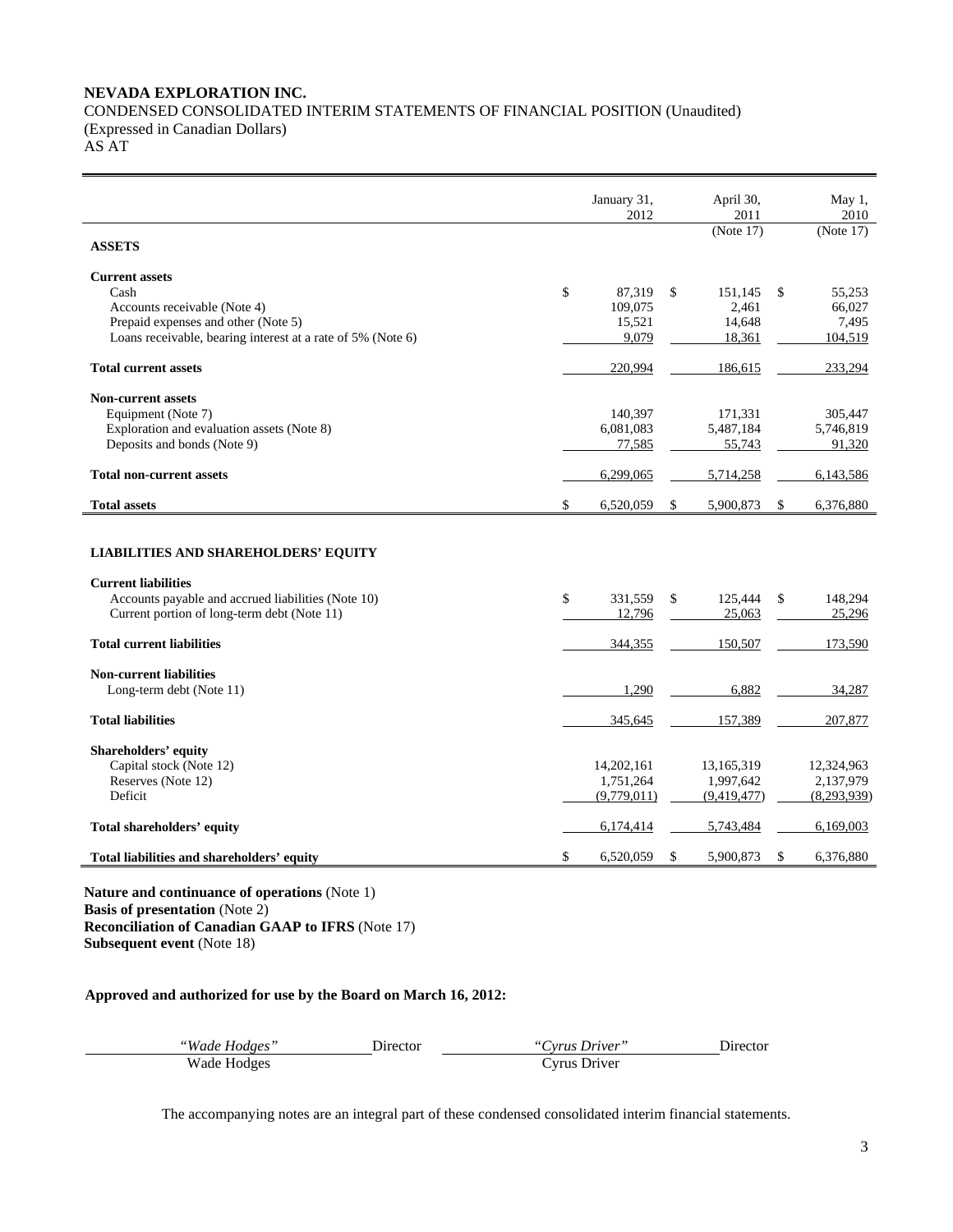## **NEVADA EXPLORATION INC.**

CONDENSED CONSOLIDATED INTERIM STATEMENTS OF COMPREHENSIVE LOSS (Unaudited) (Expressed in Canadian Dollars)

| <b>INCOME</b><br>Project management and consulting<br>Interest                                                                                                                                                               | \$<br>Three months<br>ended<br>January 31,<br>2012<br>84,980<br>111                      | \$           | Three months<br>ended<br>January 31,<br>2011<br>(Note 17)<br>29,527<br>1,284               | \$                        | Nine months<br>ended<br>January 31,<br>2012<br>296,278<br>325                                | \$<br>Nine months<br>ended<br>January 31,<br>2011<br>(Note 17)<br>84,497<br>3,950              |
|------------------------------------------------------------------------------------------------------------------------------------------------------------------------------------------------------------------------------|------------------------------------------------------------------------------------------|--------------|--------------------------------------------------------------------------------------------|---------------------------|----------------------------------------------------------------------------------------------|------------------------------------------------------------------------------------------------|
| <b>Total income</b>                                                                                                                                                                                                          | 85,091                                                                                   |              | 30,811                                                                                     |                           | 296,603                                                                                      | 88,447                                                                                         |
| <b>EXPENSES</b><br>Amortization<br>Interest and bank charges<br>Office expenses and other<br>Professional fees, consulting and investor relations<br>Rent<br><b>Salaries</b><br>Stock-based compensation (Note 12)<br>Travel | 16,856<br>(142)<br>24,936<br>66,813<br>22,940<br>109,979<br>6,940<br>2,128<br>(250, 450) |              | 24,575<br>2,370<br>16,738<br>51,362<br>20,268<br>105,923<br>283,077<br>1,923<br>(506, 236) |                           | 51,037<br>1,750<br>65,160<br>202,194<br>72,192<br>334,848<br>192,022<br>14,082<br>(933, 285) | 75,229<br>(1,085)<br>46,306<br>170,884<br>50,188<br>314,483<br>345,461<br>3,880<br>(1,005,346) |
| Loss before other items                                                                                                                                                                                                      | (165, 359)                                                                               |              | (475, 425)                                                                                 |                           | (636, 682)                                                                                   | (916, 899)                                                                                     |
| <b>OTHER ITEMS</b><br>Write-off of mineral properties<br>Gain on sale of equipment                                                                                                                                           | (13)<br>(13)                                                                             |              |                                                                                            |                           | 3,149<br>3,149                                                                               | (178, 934)<br>14,304<br>(164, 630)                                                             |
| Net comprehensive loss for the period                                                                                                                                                                                        | \$<br>(165, 372)                                                                         | \$           | (475, 425)                                                                                 | $\boldsymbol{\mathsf{S}}$ | (633, 533)                                                                                   | \$<br>(1,081,529)                                                                              |
| Basic and diluted loss per common share                                                                                                                                                                                      | \$<br>(0.00)                                                                             | $\mathbb{S}$ | (0.01)                                                                                     | \$                        | (0.01)                                                                                       | \$<br>(0.01)                                                                                   |
| Weighted average number of common shares<br>outstanding                                                                                                                                                                      | 107,532,851                                                                              |              | 97,171,630                                                                                 |                           | 104,067,783                                                                                  | 90,074,503                                                                                     |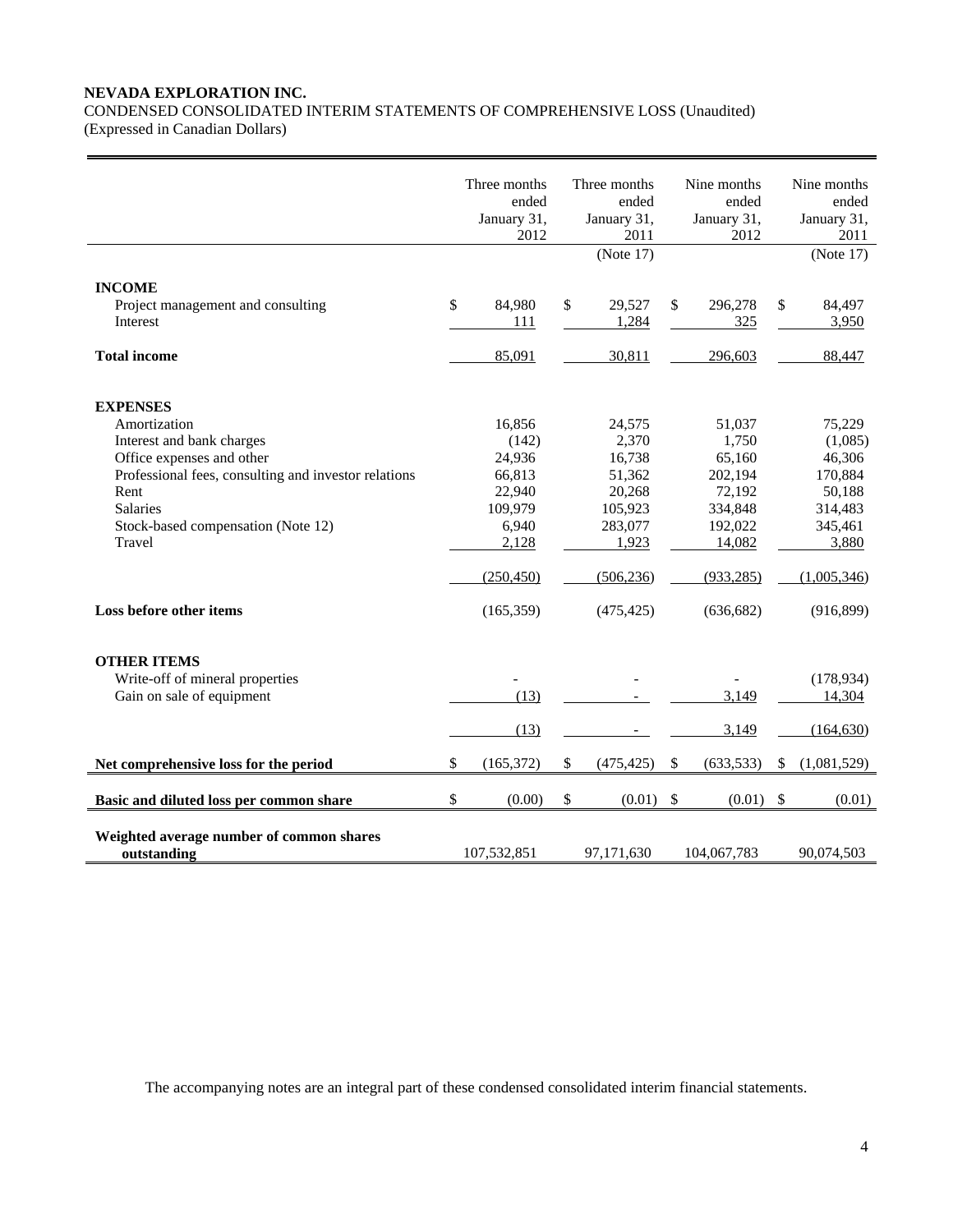## **NEVADA EXPLORATION INC.**

CONDENSED CONSOLIDATED INTERIM STATEMENTS OF CASH FLOWS (Unaudited)

(Expressed in Canadian Dollars)

|                                                                                                                                                                                                                                           | Nine months<br>ended<br>January 31,<br>2012           | Nine months<br>ended<br>January 31,<br>2011<br>(Note 17)                         |
|-------------------------------------------------------------------------------------------------------------------------------------------------------------------------------------------------------------------------------------------|-------------------------------------------------------|----------------------------------------------------------------------------------|
| <b>CASH FLOWS FROM OPERATING ACTIVITIES</b><br>Net loss                                                                                                                                                                                   | \$<br>$(633,533)$ \$                                  | (1,081,529)                                                                      |
| Items not affecting cash:<br>Amortization<br>Accrued interest<br>Gain on sale of equipment<br>Loan receivable paid through salary (Note 6)<br>Recovery of accounts payable<br>Stock-based compensation<br>Write-off of mineral properties | 51,037<br>(325)<br>(3,149)<br>9,607<br>192,022        | 75,229<br>(3,959)<br>$\overline{\phantom{a}}$<br>(14, 304)<br>345,461<br>178,934 |
| Changes in non-cash working capital items:<br>(Increase) decrease in accounts receivables<br>Increase in prepaid expenses and other<br>Increase in accounts payable and accrued liabilities                                               | (106, 614)<br>(873)<br>206,115                        | 16,930<br>(8,264)<br>87,735                                                      |
| Net cash provided by (used in) operating activities                                                                                                                                                                                       | (285,713)                                             | (403,767)                                                                        |
| <b>CASH FLOWS FROM INVESTING ACTIVITIES</b><br>Acquisition of equipment<br>Deposits and bonds<br>Proceeds from mineral property option<br>Proceeds from sale of equipment<br>Mineral property expenditures                                | (13,678)<br>(21, 842)<br>83,129<br>5,980<br>(351,242) | 88,931<br>(331, 114)                                                             |
| Net cash provided by (used in) investing activities                                                                                                                                                                                       | (297, 653)                                            | (242, 183)                                                                       |
| CASH FLOWS FROM FINANCING ACTIVITIES<br>Issuance of capital stock and warrants (net of share issue costs)<br>Repayment of long-term debt                                                                                                  | 531,430<br>(17, 859)                                  | 719,430<br>(21,100)                                                              |
| Net cash provided by (used in) financing activities                                                                                                                                                                                       | 513,571                                               | 698,330                                                                          |
| Effect of foreign exchange rate on cash balances                                                                                                                                                                                          | 5,969                                                 | (17,650)                                                                         |
| Change in cash for the period                                                                                                                                                                                                             | (63, 826)                                             | 34,7300                                                                          |
| Cash, beginning of period                                                                                                                                                                                                                 | 151,145                                               | 55,253                                                                           |
| Cash, end of period                                                                                                                                                                                                                       | \$<br>87,319                                          | \$<br>89,983                                                                     |
| Cash and cash equivalents consist of:<br>Cash on hand<br>Term deposits                                                                                                                                                                    | \$<br>87,319                                          | \$<br>89,983                                                                     |
|                                                                                                                                                                                                                                           | \$<br>87,319                                          | \$<br>89,983                                                                     |

**Supplemental disclosure with respect to cash flows** (Note 13)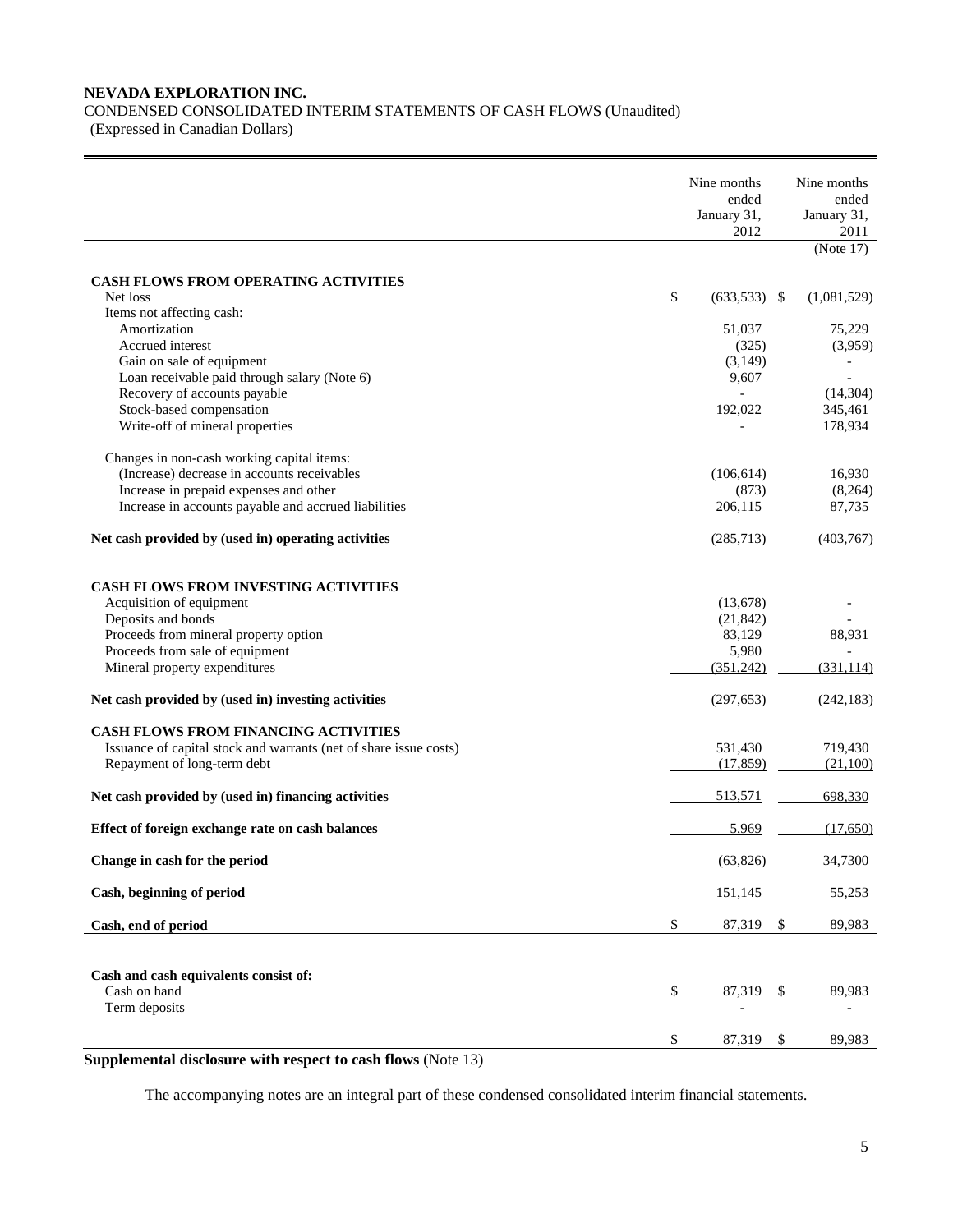## **NEVADA EXPLORATION INC.**  CONDENSED CONSOLIDATED INTERIM STATEMENTS OF CHANGES IN EQUITY (Unaudited) (Expressed in Canadian Dollars)

|                                                                                                                                                                                                                                                                                    | Capital Stock            |     |                                                                      | Reserves |                                        |    |                                                                      |                    |                                    |      |                                                                                                           |    |                                           |      |                                                                       |
|------------------------------------------------------------------------------------------------------------------------------------------------------------------------------------------------------------------------------------------------------------------------------------|--------------------------|-----|----------------------------------------------------------------------|----------|----------------------------------------|----|----------------------------------------------------------------------|--------------------|------------------------------------|------|-----------------------------------------------------------------------------------------------------------|----|-------------------------------------------|------|-----------------------------------------------------------------------|
|                                                                                                                                                                                                                                                                                    | <b>Shares</b>            |     | Amount                                                               |          | Options                                |    | Warrants                                                             |                    | Foreign<br>Currency<br>Translation |      | Total reserves                                                                                            |    | Deficit                                   |      | Total<br>Shareholders'<br>Equity                                      |
| Balance, May 1, 2010<br>Foreign currency translation<br>Private placements<br>Share issue $cost - cash$                                                                                                                                                                            | 82,866,777<br>13,859,074 | \$. | 10,686,870<br>744,975<br>(25, 545)                                   | £.       | 1.687.179                              | -S | 450,800                                                              | $\mathbf{\hat{S}}$ | (104,009)                          |      | 2,137,979<br>(104,009)<br>٠                                                                               | -S | $(6,655,846)$ \$                          |      | 6,169,003<br>(104,009)<br>744,975<br>(25, 545)                        |
| Share issue cost - warrants<br>Share issue cost - agent warrant<br>Shares for property<br>Shares for property<br>Stock-based compensation<br>Loss and comprehensive loss                                                                                                           | 532,000<br>50,000        |     | (109, 863)<br>(1,374)<br>26,600<br>4,000                             |          | 345,461                                |    | 109,863<br>1,374<br>٠                                                |                    |                                    |      | 109,863<br>1,374<br>٠<br>345,461<br>$\overline{\phantom{a}}$                                              |    | (1,081,529)                               |      | 26,600<br>4,000<br>345,461<br>(1,081,529)                             |
| Balance, January 31, 2011                                                                                                                                                                                                                                                          | 97,307,851               |     | \$11,325,663                                                         | S        | 2,032,640                              | -S | 562,037                                                              | \$                 | (104,009)                          |      | 2,490,668                                                                                                 |    | (7, 737, 375)                             | -S   | 6,078,956                                                             |
| Balance, May 1, 2011<br>Foreign currency translation<br>Private placements<br>Share issue $costs - cash$<br>Share issue costs - warrants<br>Share issue $costs - agent warrants$<br>Stock-based compensation<br>Options expired<br>Warrants expired<br>Loss and comprehensive loss | 100,532,851<br>7,000,000 | \$  | 13,165,319<br>560,000<br>(28, 570)<br>(51,907)<br>(4,718)<br>562,037 | \$       | 1,838,008<br>192,022<br>(273,999)<br>٠ | -S | 599,596<br>51,907<br>4,718<br>$\overline{\phantom{a}}$<br>(562, 037) | \$                 | (439,962)<br>341,011               | - \$ | 1,997,642<br>341,011<br>51,907<br>4,718<br>192,022<br>(273,999)<br>(562, 037)<br>$\overline{\phantom{a}}$ | £. | $(9,419,477)$ \$<br>273,999<br>(633, 533) |      | 5,743,484<br>341,011<br>560,000<br>(28, 570)<br>192,022<br>(633, 533) |
| Balance, January 31, 2012                                                                                                                                                                                                                                                          | 107.532.851              | \$. | 14.202.161                                                           |          | 1,756,031                              | .S | 94,184                                                               | <sup>\$</sup>      | (98, 951)                          |      | 1,751,264                                                                                                 |    | (9,779,011)                               | - \$ | 6,174,414                                                             |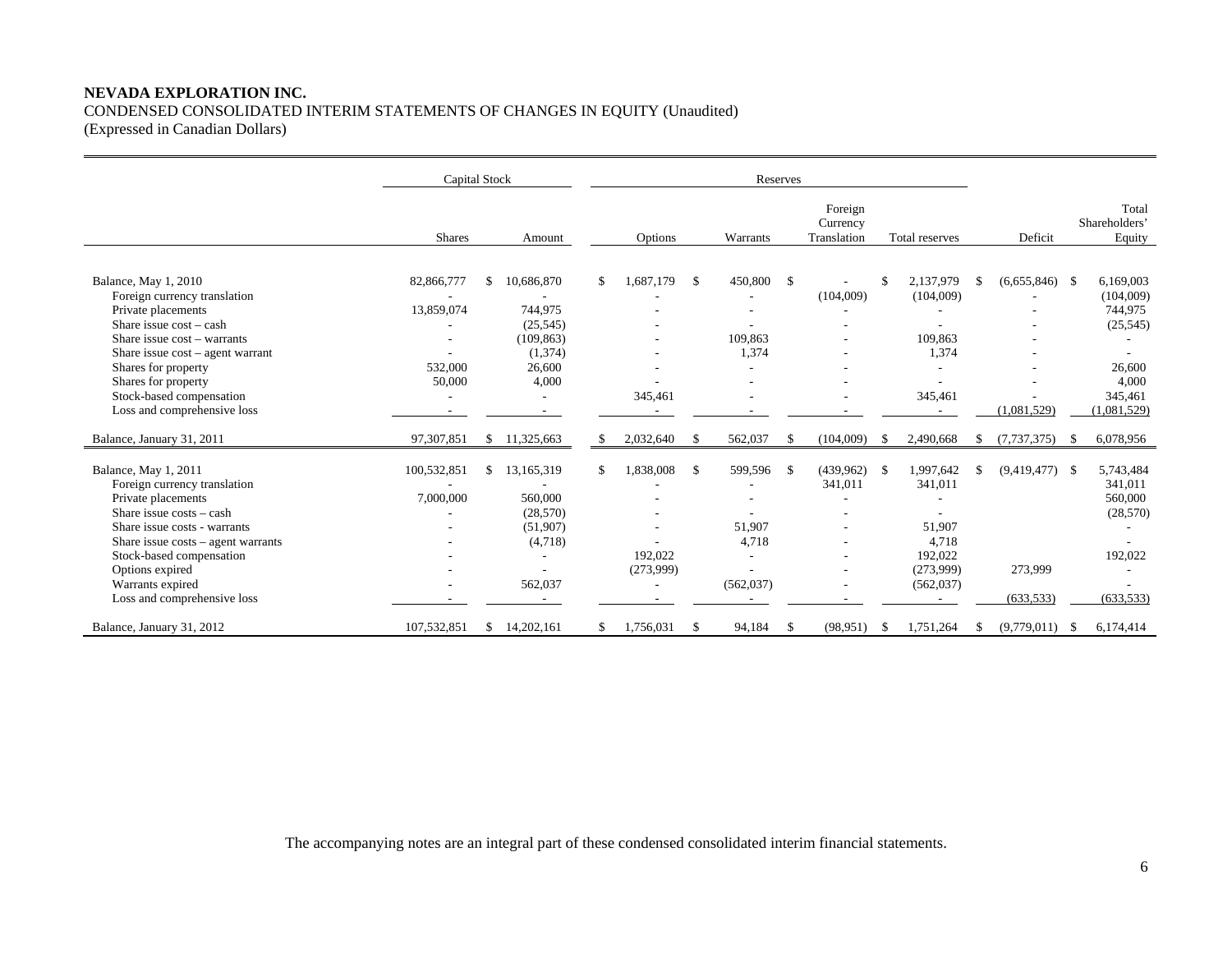## **1. NATURE AND CONTINUANCE OF OPERATIONS**

The Company was incorporated on April 6, 2006 under the Canada Business Corporations Act and is in the business of acquiring and exploring mineral properties. On July 14, 2010, the Company amalgamated with its subsidiary 2107189 Ontario Inc. The Company has not yet determined whether its properties contain reserves that are economically recoverable. The amounts shown for mineral properties and related deferred exploration costs represent costs incurred to date and do not reflect present or future values. The recoverability of these capitalized costs is dependent upon the existence of economically recoverable reserves, the ability of the Company to obtain necessary financing to complete the development of those reserves, and future profitable production.

The Company's head office is located at Suite 1500 - 885 West Georgia Street, Vancouver, BC V6C 3E8. The Company's registered and records office is located at 25th Floor, 700 W. Georgia St., Vancouver, BC V7Y 1B3. The Company is listed on the TSX Venture Exchange ("TSX-V") under the trading symbol "NGE".

 These condensed consolidated interim financial statements are authorized for use by the Board of Directors on March 16, 2012.

## Going concern of operations

These condensed consolidated interim financial statements are prepared on a going concern basis which assumes that the Company will be able to realize its assets and discharge its liabilities in the normal course of business for the foreseeable future. As at January 31, 2012 the Company has had significant losses. In addition, the Company has not generated significant revenues from operations. The Company has financed its operations primarily through the issuance of common shares. The Company continues to seek capital through various means including the issuance of equity and/or debt. These circumstances lend significant doubt as to the ability of the Company to meet its obligations as they come due, and accordingly, the appropriateness of the use of accounting principles applicable to a going concern.

In order to continue as a going concern and to meet its corporate objectives, the Company will require additional financing through debt or equity issuances or other available means. Although the Company has been successful in the past in obtaining financing, there is no assurance that it will be able to obtain adequate financing in the future or that such financing will be on terms advantageous to the Company.

## **2. BASIS OF PREPARATION**

 These condensed consolidated interim financial statements, including comparatives have been prepared using accounting policies consistent with International Financial Reporting Standards ("IFRS") and in accordance with International Accounting Standard ("IAS") *34, Interim Financial Reporting.* 

The condensed consolidated interim financial statements are presented in Canadian dollars, which is the functional currency of the parent company and subsidiaries.

 These are the Company's second IFRS condensed consolidated interim financial statements for the nine month period ending January 31, 2012 covered by the first IFRS consolidated annual financial statements to be presented in accordance with IFRS for the year ended April 30, 2012. Previously the Company prepared its consolidated annual and consolidated interim financial statements in accordance with Canadian Generally Accepted Accounting Principles ("Canadian GAAP").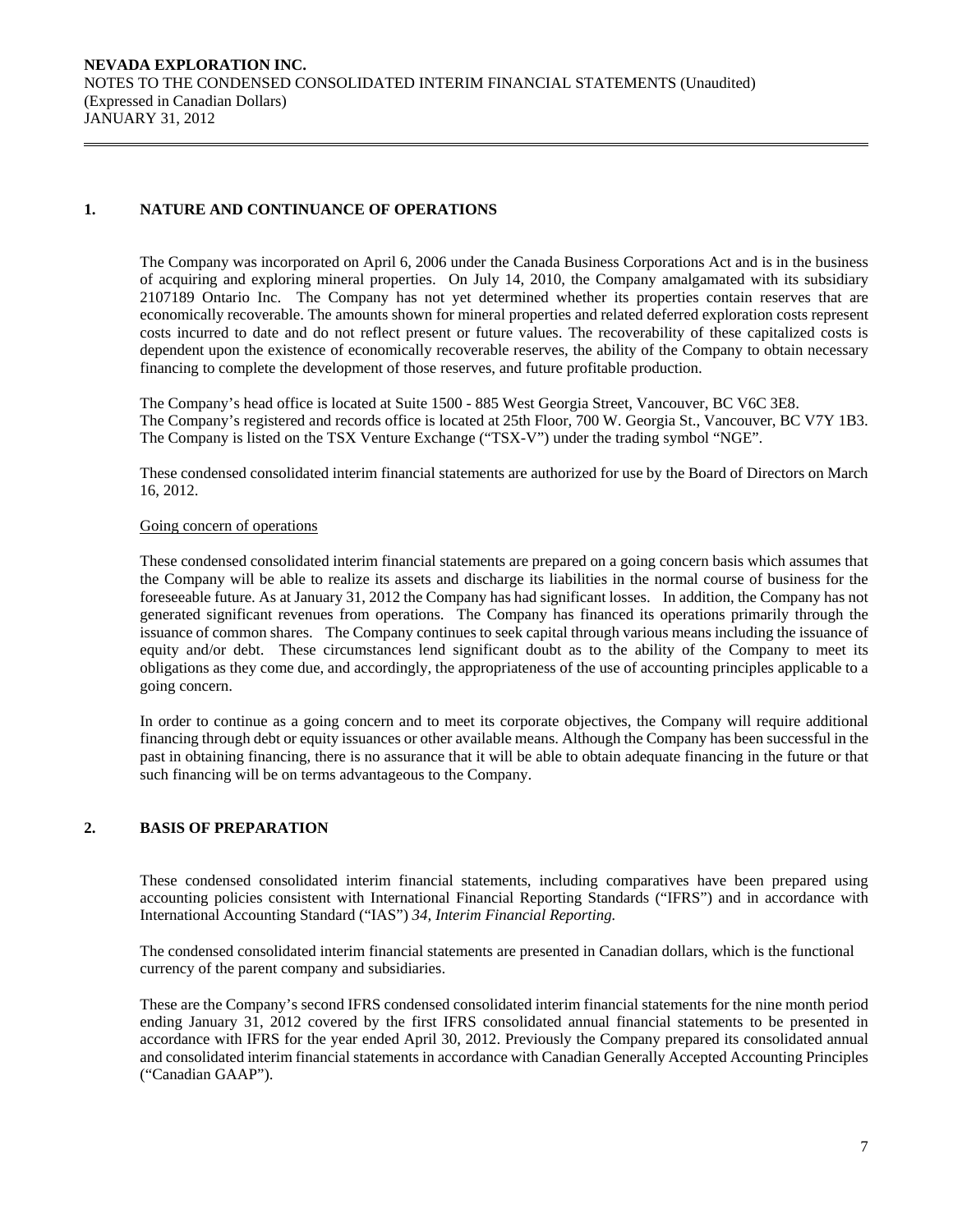## **2. BASIS OF PREPARATION** (cont'd…)

The condensed consolidated interim financial statements have been prepared on a historical cost basis, except for financial instruments classified as financial instruments at fair value through profit or loss or available for sale, which are stated at their fair value. In addition, these financial statements have been prepared using the accrual basis of accounting except for cash flow information.

## **3. SUMMARY OF SIGNIFICANT ACCOUNTING POLICIES**

 The accounting policies set out below are expected to be adopted for the year ending April 30, 2012 and have been applied consistently to all periods presented in these condensed interim consolidated financial statements and in preparing the opening IFRS balance sheet at May 1, 2010. For purposes of the transition to IFRS, unless otherwise indicated.

## **Basis of consolidation**

 These condensed consolidated financial statements include the accounts of the Company and its wholly-owned subsidiary Pediment Gold LLC. All significant inter-company balances and transactions, income and expenses have been eliminated upon consolidation.

The financial statements include the financial statements of Nevada Exploration Inc. and its subsidiary listed in the following table:

| Name of Subsidiary | Country of<br>Incorporation | Functional<br>Currencv | Ownership<br>Interest | Principal Activity  |
|--------------------|-----------------------------|------------------------|-----------------------|---------------------|
| Pediment Gold LLC  | JSA                         | US dollar              | 100%                  | Exploration company |

## **Use of judgments and estimates**

The preparation of these condensed consolidated interim financial statements requires management to make certain estimates, judgments and assumptions that affect the reported amounts of assets and liabilities at the date of the financial statements and reported amounts of expenses during the period. Actual results could differ from these estimates.

 Significant assumptions about the future and other sources of estimation uncertainty that management has made at the end of the reporting period, that could result in a material adjustment to the carrying amounts of assets and liabilities in the event that the actual results differ from assumptions made, relate to, but are not limited to, the following:

- i) the recoverability of receivables;
- ii) the carrying value and the recoverability of exploration and evaluation assets;
- iii) the estimated useful lives of fixed assets and the related amortization;
- iv) the inputs used in accounting for stock-based compensation expense; and
- v) the deferred income tax asset allowance.

## **Receivables**

Receivables are recorded at face value less any provisions for uncollectible amounts considered necessary.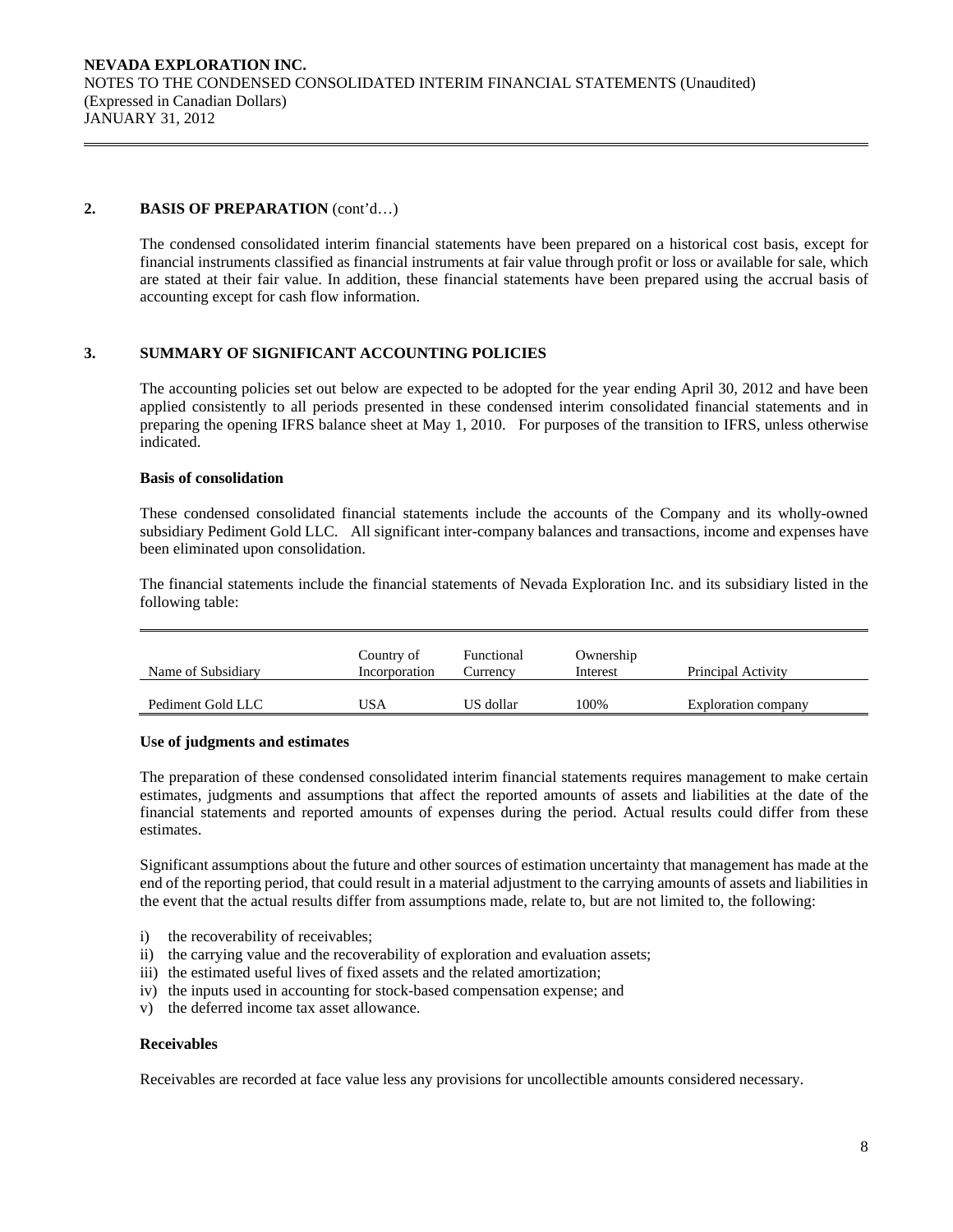#### **Equipment**

Equipment is recorded at historical cost less accumulated depreciation and impairment charges. Equipment is amortized on a straight-line basis over their estimated useful life as follows::

| <b>Exploration equipment</b> | 5 to 7 years |
|------------------------------|--------------|
| Vehicles                     | 5 years      |
| Office equipment             | 5 years      |
| Computer equipment           | 3 years      |

The Company's equipment is reviewed for an indication of impairment at the end of each reporting period. If an indication of impairment exists, the asset's recoverable amount is estimated. Impairment losses are recognized in profit or loss. An impairment loss is reversed if there is an indication that there has been a change in the estimates used to determine the recoverable amount. An impairment loss is reversed only to the extent that the asset's carrying amount does not exceed the carrying amount that would have been determined, net of amortization, if no impairment loss had been recognized.

The cost of replacing part of an equipment is recognized in the carrying amount of the equipment if it is probable that the future economic benefits embodied within the part will flow to the Company and its cost can be measured reliably. The carrying amount of the replaced part is derecognized. The costs of the day-to-day servicing of the equipment are recognized in profit or loss as incurred.

#### **Mineral properties – exploration and evaluation assets**

#### *Pre-exploration costs*

Pre-exploration costs are expensed in the period in which they are incurred.

#### *Exploration and evaluation expenditures*

 Once the legal right to explore a property has been acquired, all costs related to the acquisition, exploration and evaluation of mineral properties are capitalized by property. These direct expenditures include such costs as materials used, surveying costs, drilling costs, payments made to contractor and depreciation on plant and equipment during the exploration phase. Costs not directly attributable to exploration and evaluation activities, including general administrative overhead costs, are expensed in the period in which they occur.

 When a project is deemed to no longer have commercially viable prospects to the Company, exploration and evaluation expenditures in respect of that project are deemed to be impaired. As a result, those exploration and evaluation expenditure costs, in excess of estimated recoveries, are written off to the statement of comprehensive loss/income.

 The Company assesses exploration and evaluation assets for impairment when facts and circumstances suggest that the carrying amount of an asset may exceed its recoverable amount.

 Once the technical feasibility and commercial viability of extracting the mineral resource has been determined, the property is considered to be a mine under development and is classified as "mines under construction." Exploration and evaluation assets are also tested for impairment before the assets are transferred to development properties.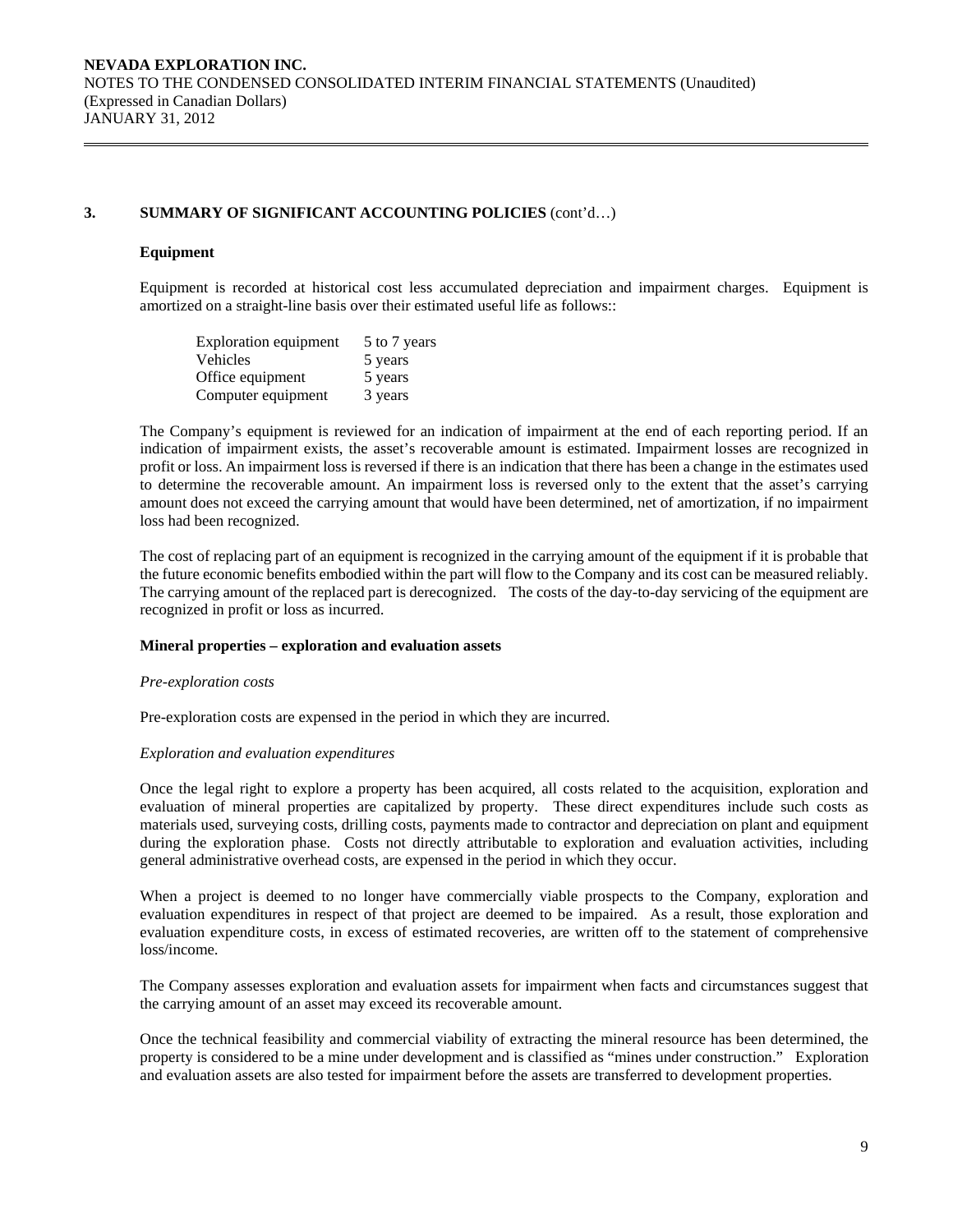#### **Mineral properties – exploration and evaluation assets** (cont'd…)

 As the Company currently has no operational income, any incidental revenues earned in connection with exploration activities are applied as a reduction to capitalized exploration costs.

Mineral exploration and evaluation expenditures are classified as intangible assets.

## *Reclamation deposits*

 Cash which is subject to contractual restrictions on use is classified separately as reclamation deposits. Reclamation deposits are classified as loans and receivables.

## **Impairment of tangible and intangible assets**

At the end of each reporting date, the Company's assets are reviewed to determine whether there is any indication that those assets may be impaired. If such indication exists, the recoverable amount of the asset is estimated in order to determine the extent of the impairment, if any. The recoverable amount is the higher of fair value less costs to sell and value in use. Fair value is determined as the amount that would be obtained from the sale of the asset in an arm's length transaction between knowledgeable and willing parties. In assessing value in use, the estimated future cash flows are discounted to their present value using pre-tax discount rate that reflects current market assessments of the time value of money and the risks specific to the asset. If the recoverable amount of an asset is estimated to be less than its carrying amount, the carrying amount of the asset is reduced to its recoverable amount and the impairment loss is recognized in statement of comprehensive loss for the period. For the purpose of impairment testing, exploration and evaluation assets are allocated to cash-generating units to which the exploration activity relates. For an asset that does not generate largely independent cash flows, the recoverable amount is determined for the cash generating unit to which the asset belongs.

Where an impairment loss subsequently reverses, the carrying amount of the asset (or cash-generating unit) is increased to the revised estimate of its recoverable amount, but to an amount that does not exceed the carrying amount that would have been determined had no impairment loss been recognized for the asset (or cash-generating unit) in prior years. A reversal of an impairment loss is recognized immediately in the statement of comprehensive loss.

#### **Revenue recognition**

Project management and consulting revenue is recognized at the time the service is provided and collection is reasonably assured.

#### **Income taxes**

Income tax expense comprises current and deferred tax. Income tax is recognized in profit or loss except to the extent that it relates to items recognized directly in equity. Current tax expense is the expected tax payable on taxable income for the year, using tax rates enacted or substantively enacted at period end, adjusted for amendments to tax payable with regards to previous years.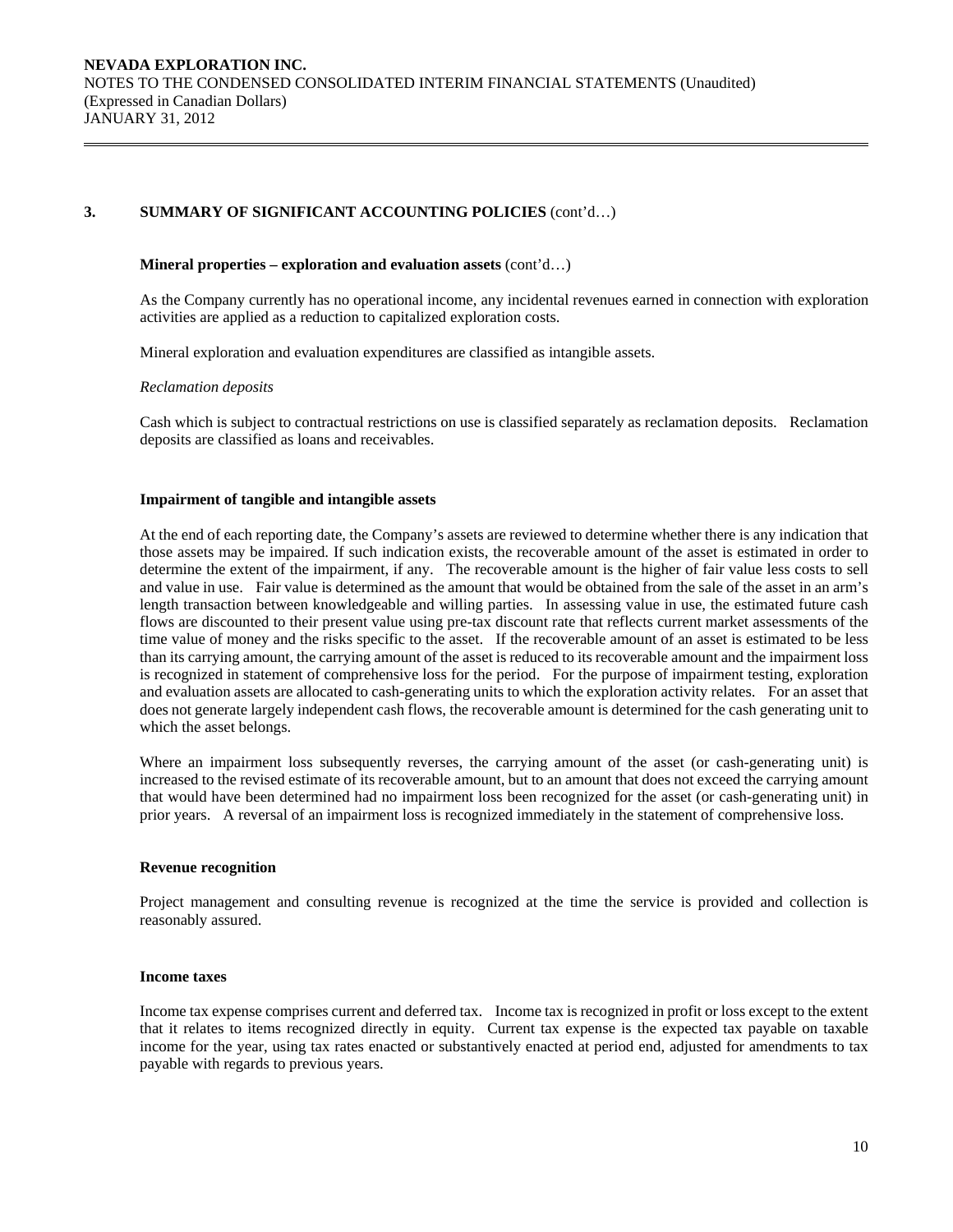#### **Income taxes** (cont'd…)

Deferred tax is recorded using the liability method, providing for temporary differences, between the carrying amounts of assets and liabilities for financial reporting purposes and the amounts used for taxation purposes. Temporary differences are not provided for relating to goodwill not deductible for tax purposes, the initial recognition of assets or liabilities that do not affect either accounting or taxable loss, or differences relating to investments in subsidiaries to the extent that they will probably not reverse in the foreseeable future. The amount of deferred tax provided is based on the expected manner of realization or settlement of the carrying amount of assets and liabilities, using tax rates enacted or substantively enacted at the balance sheet date.

A deferred tax asset is recognized only to the extent that it is probable that future taxable profits will be available against which the asset can be utilized. To the extent that the Company does not consider it probable that a deferred tax asset will be recovered, it provides a valuation allowance against that excess.

#### **Share issue costs**

 Professional fees, consulting fees and other costs that are directly attributable to financing transactions are charged to capital stock when the related shares are issued. if the financing is not completed share issue costs are charged to operations.

### **Provision for environmental rehabilitation**

The Company recognizes the fair value of a liability for the provision for environmental rehabilitation in the year in which it is incurred when a reliable estimate of fair value can be made. The carrying amount of the related long-lived asset is increased by the same amount as the liability.

Changes in the liability for an asset retirement obligation due to the passage of time will be measured by applying an interest method of allocation. The amount will be recognized as an increase in the liability and an accretion expense in the statement of comprehensive loss. Changes resulting from revisions to the timing or the amount of the original estimate of undiscounted cash flows are recognized as an increase or a decrease to the carrying amount of the liability and the related long-lived asset. As at January 31, 2012, there was no provision for environmental rehabilitation.

## **Valuation of equity instruments in private placements**

The Company has adopted a relative fair value method with respect to the measurement of shares and warrants issued as private placement units. Warrants attached to units are valued based on the relative fair value of the Black-Scholes value of the warrants and the share price at the time of the finance.

#### **Loss per share**

Loss per share is calculated using the weighted average number of common shares outstanding during the year.

 The Company uses the treasury stock method to compute the dilutive effect of options, warrants and similar instruments. Under this method the dilutive effect on loss per share is recognized on the use of the proceeds that could be obtained upon exercise of options, warrants and similar instruments. It assumes that the proceeds would be used to purchase common shares at the average market price during the year. For the current and prior period this calculation proved to be anti-dilutive.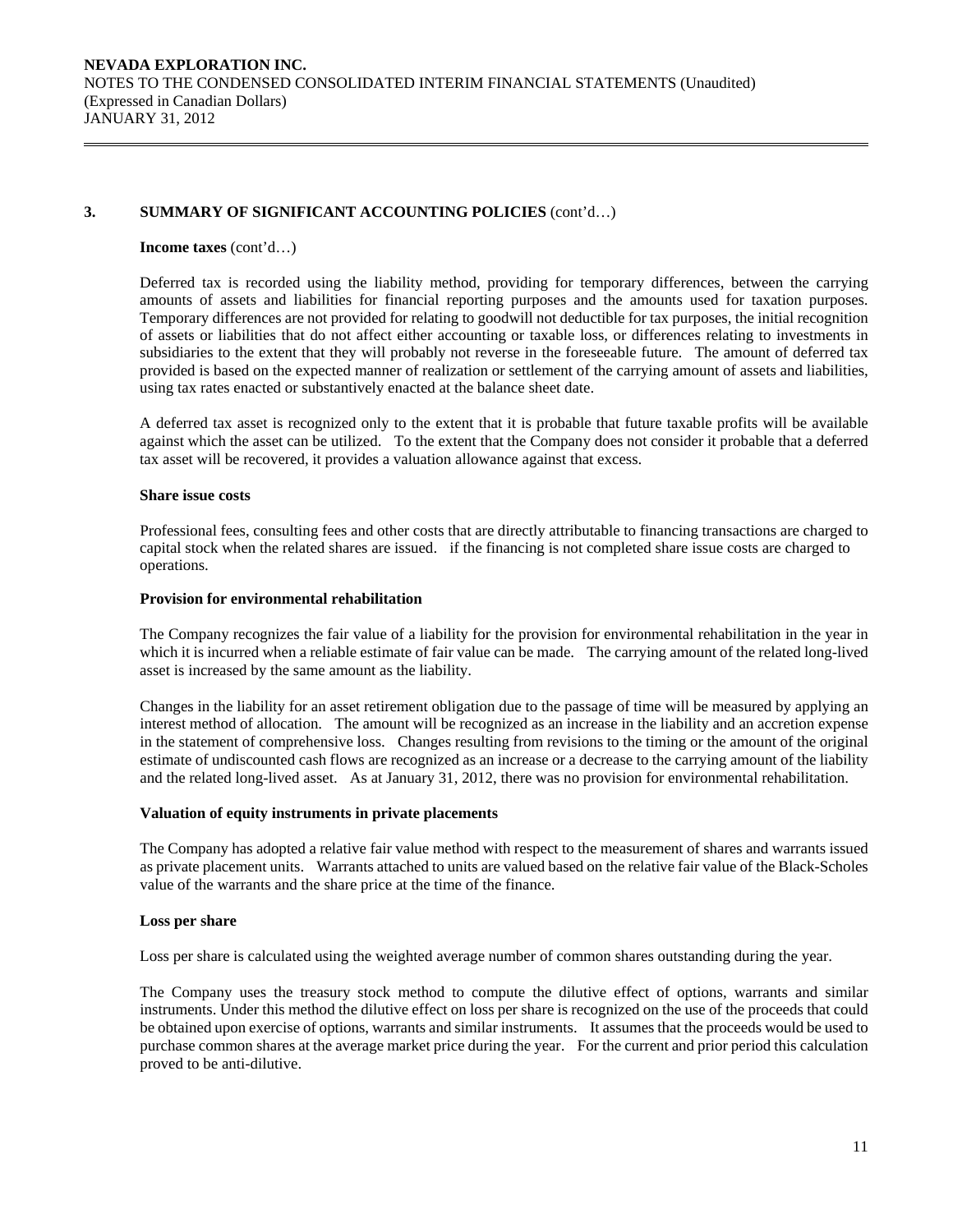#### **Stock-based compensation**

The Company grants stock options to acquire common shares of the Company to directors, officers, employees and consultants. An individual is classified as an employee when the individual is an employee for legal or tax purposes, or provides services similar to those performed by an employee.

The fair value of stock options is measured on the date of grant, using the Black-Scholes option pricing model, and is recognized over the vesting period. Consideration paid for the shares on the exercise of stock options is credited to capital stock. When vested options are forfeited or are not exercised at the expiry date the amount previously recognized in share-based compensation is transferred to accumulated losses (deficit). The Company estimates a forfeiture rate and adjusts the corresponding expense each period based on an updated forfeiture estimate.

In situations where equity instruments are issued to non-employees and some or all of the goods or services received by the entity as consideration cannot be specifically identified, they are measured at the fair value of the share-based payment. Otherwise, share-based payments are measured at the fair value of goods or services received.

## **Foreign currencies**

 The functional currency is the currency of the primary economic environment in which the entity operates and has been determined for each entity within the Company. The presentation and functional currency for Nevada Explorations is the Canadian Dollar, functional currency for the subsidiaries is the US dollar. The functional currency determinations were conducted through an analysis of the consideration factors identified in IAS 21, *The Effects of Changes in Foreign Exchange Rates*.

 Transactions in foreign currencies are initially recorded in the Company's functional currency at the exchange rate of the transaction. Monetary assets and liabilities of the Company that are denominated in foreign currencies are re-translated at the functional currency rate of exchange ruling at the end of each reporting period. Non-monetary assets and liabilities are translated using the exchange rates as at the dates of the initial transactions. Non-monetary items measured at fair value in a foreign currency are translated using the exchange rates at the date when fair value is determined. Exchange gains and losses arising on translation are recognized directly into equity and transferred to the foreign currency transactions reserve.

## **Financial instruments**

#### Financial assets

Financial assets are classified as into one of the following categories based on the purpose for which the asset was acquired. The Company's accounting policy for each category is as follows:

*Fair value through profit or loss ("FVTPL")* – This category comprises derivatives, or assets acquired or incurred principally for the purpose of selling or repurchasing in the near term. They are carried in the statement of financial position at fair value with changes in fair value recognized in the statement of comprehensive loss.

*Loans and receivables ("LAR") -* Loans and receivables are financial assets with fixed or determinable payments that are not quoted in an active market. Such assets are initially recognized at fair value plus any direct attributable transaction costs. Subsequent to initial recognition loans and receivables are measured at amortized cost using the effective interest method, less any impairment losses.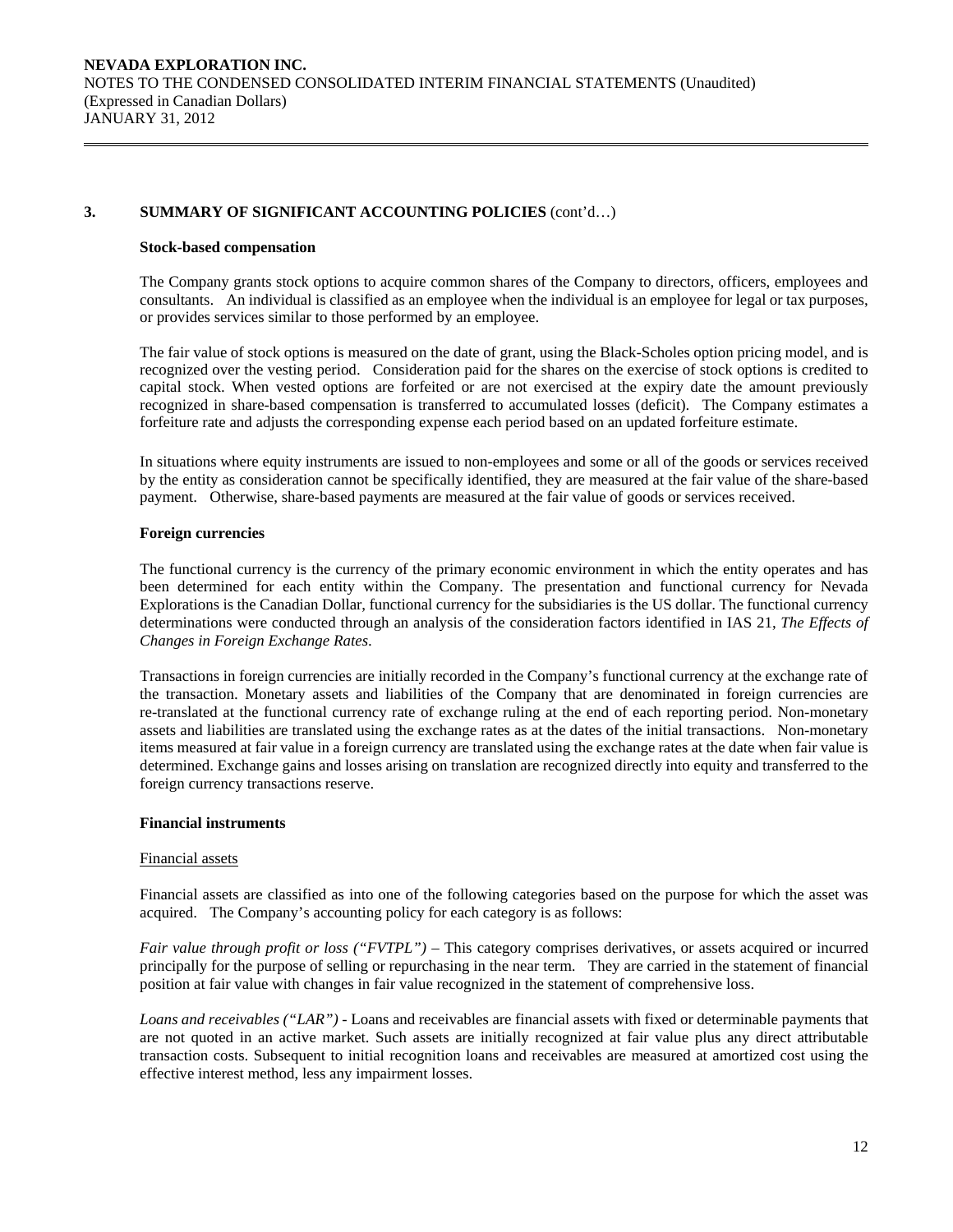#### **Financial instruments** (cont'd…)

Financial assets (cont'd…)

*Held-to-maturity ("HTM") -* These assets are non-derivative financial assets with fixed or determinable payments and fixed maturities that the Company's management has the positive intention and ability to hold to maturity. These assets are measured at amortized costs using the effective interest method. If there is objective evidence that the asset is impaired, determined by reference to external credit ratings and other relevant indicators, the financial asset is measured at the present value of estimated future cash flows. Any changes to the carrying amount of the investment, including impairment losses, are recognized in the statement of comprehensive loss.

*Available-for-sale ("AFS") -* Non-derivative financial assets not included the above categories are classified as available-for-sale. They are carried at fair value with changes in fair value recognized directly in equity. Where a decline in the fair value of an available-for-sale financial asset constitutes objective evidence of impairment and at disposal, the amount of the loss is removed from equity and recognized in the statement of comprehensive loss.

## Financial liabilities

Financial liabilities are classified in one of two categories, based on the purpose for which the liability was acquired. The Company's accounting policy for each category is as follows:

*Fair value through profit or loss ("FVTPL")* – This category comprises derivatives, or liabilities acquired or incurred principally for the purpose of selling or repurchasing in the near term. They are carried in the statement of financial position at fair value with changes in fair value recognized in the statement of comprehensive loss.

*Other financial liabilities ("OFL") -* This category includes amounts due to related parties and accounts payable and accrued liabilities, all of which are recognized at amortized cost.

| <b>Financial Instrument</b>              | Classification |
|------------------------------------------|----------------|
| Cash                                     | <b>FVTPL</b>   |
| Amounts receivable                       | LAR            |
| Loans receivable                         | LAR            |
| Deposits and bonds                       | LAR            |
| Accounts payable and accrued liabilities | <b>OFL</b>     |
| Long-term debt                           | OFL            |

#### Impairment

All financial assets except for those at FVTPL, are subject to review for impairment at least at each reporting date. Financial assets are impaired when there is any objective evidence that a financial asset or group of financial assets is impaired. Different criteria to determine impairment are applied for each category of financial assets, which are described above.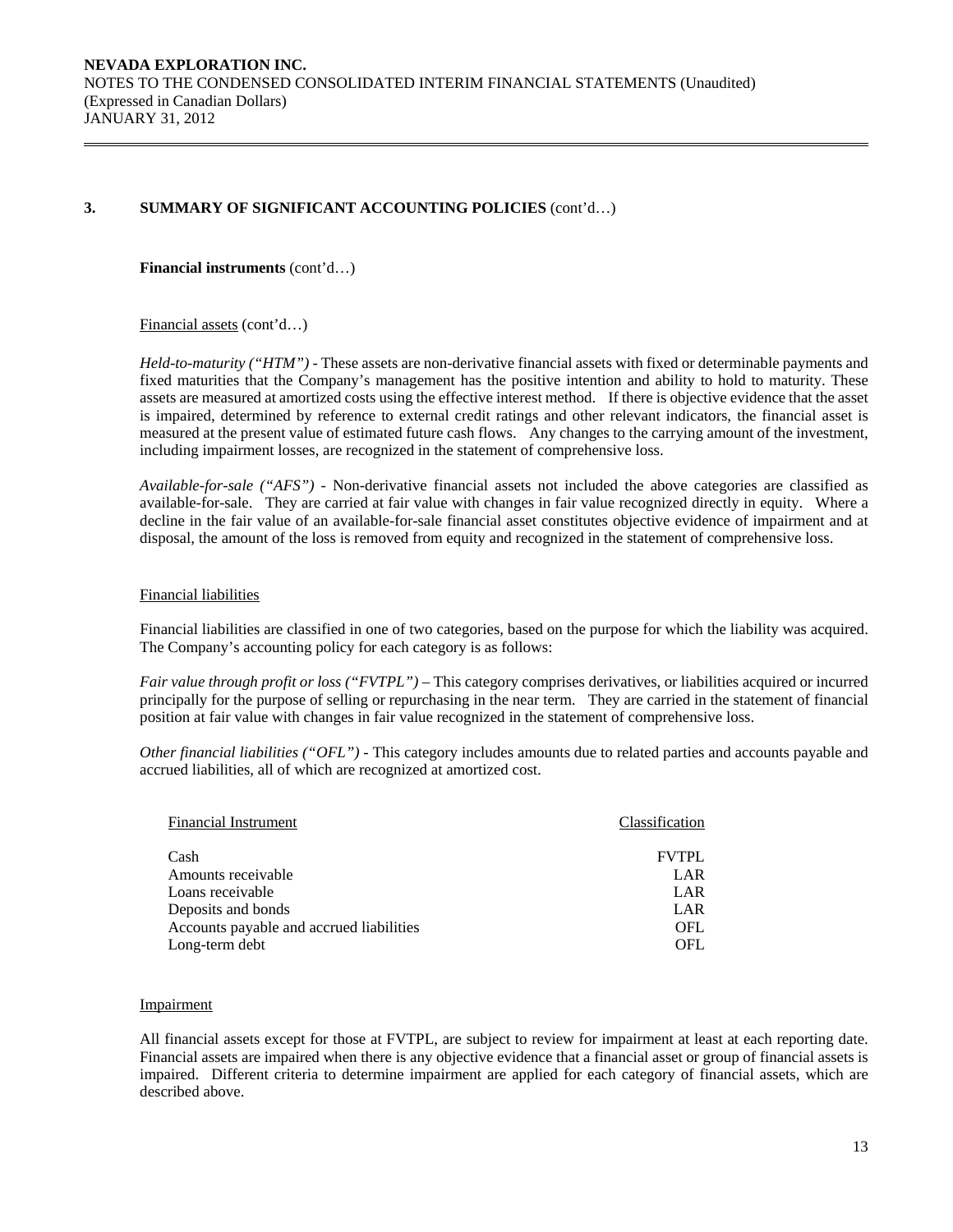#### **New standards not yet adopted**

IFRS 9, *Financial Instruments*, which covers the classification and measurement of financial assets as part of its project to replace IAS 39, "Financial Instruments: Recognition and Measurement." In October 2010, the requirements for classifying and measuring financial liabilities were added to IFRS 9. Under this guidance, entities have the option to recognize financial liabilities at fair value through earnings. If this option is elected, entitles would be required to reverse the portion of the fair value change due to own credit risk out of earnings and recognize the change in other comprehensive income. IFRS 9 is effective for the Company on May 1, 2013. Early adoption is permitted and the standard is required to be applied retrospectively. There will be no significant impact on the Company upon implementation of the issued standard.

IFRS 12, *Disclosure of Interests in Other Entities*, effective for the Company`s annual reporting period beginning May 1, 2013. This new standard provides the disclosure requirements for all forms of interests in other entities, including subsidiaries, joint arrangements, associates and consolidated structured entities.

IFRS 13, *Fair Value Measurement*, effective for the Company`s annual reporting period beginning May 1, 2013. This standard defines fair value and sets out in a single IFRS a framework for measuring fair value and requires disclosures about fair value measurements. The standard does not determine when an asset, a liability or an entity's own equity instrument is measured at fair value. Rather, the measurement and disclosure requirements of IFRS 13 apply when another IFRS requires or permits the item to be measured at fair value (with limited exceptions). The Company is currently assessing the impact that these standards will have on the Company`s financial statements.

## **4. ACCOUNTS RECEIVABLE**

The Company's receivables arise from two main sources: Harmonized Sales Tax ("HST") receivable due from Canadian government taxation authorities and accounts receivable. These are broken down as follows:

|                                       | January 31,<br>2012    |   | April 30,<br>2011                 | May 1,<br>2010 |
|---------------------------------------|------------------------|---|-----------------------------------|----------------|
| HST receivable<br>Accounts receivable | \$<br>12,422<br>96,653 | S | $\overline{\phantom{a}}$<br>2,461 | 66,027         |
| Total                                 | 109,075                | S | 2,461                             | 66,027         |

## **5. PREPAID EXPENSES**

The prepaid expenses for the Company are as follows:

|                   | January 31,<br>2012 | April 30,<br>2011 | May 1,<br>2010 |
|-------------------|---------------------|-------------------|----------------|
| Security deposits | 15,521              | 14,648            | 7,495          |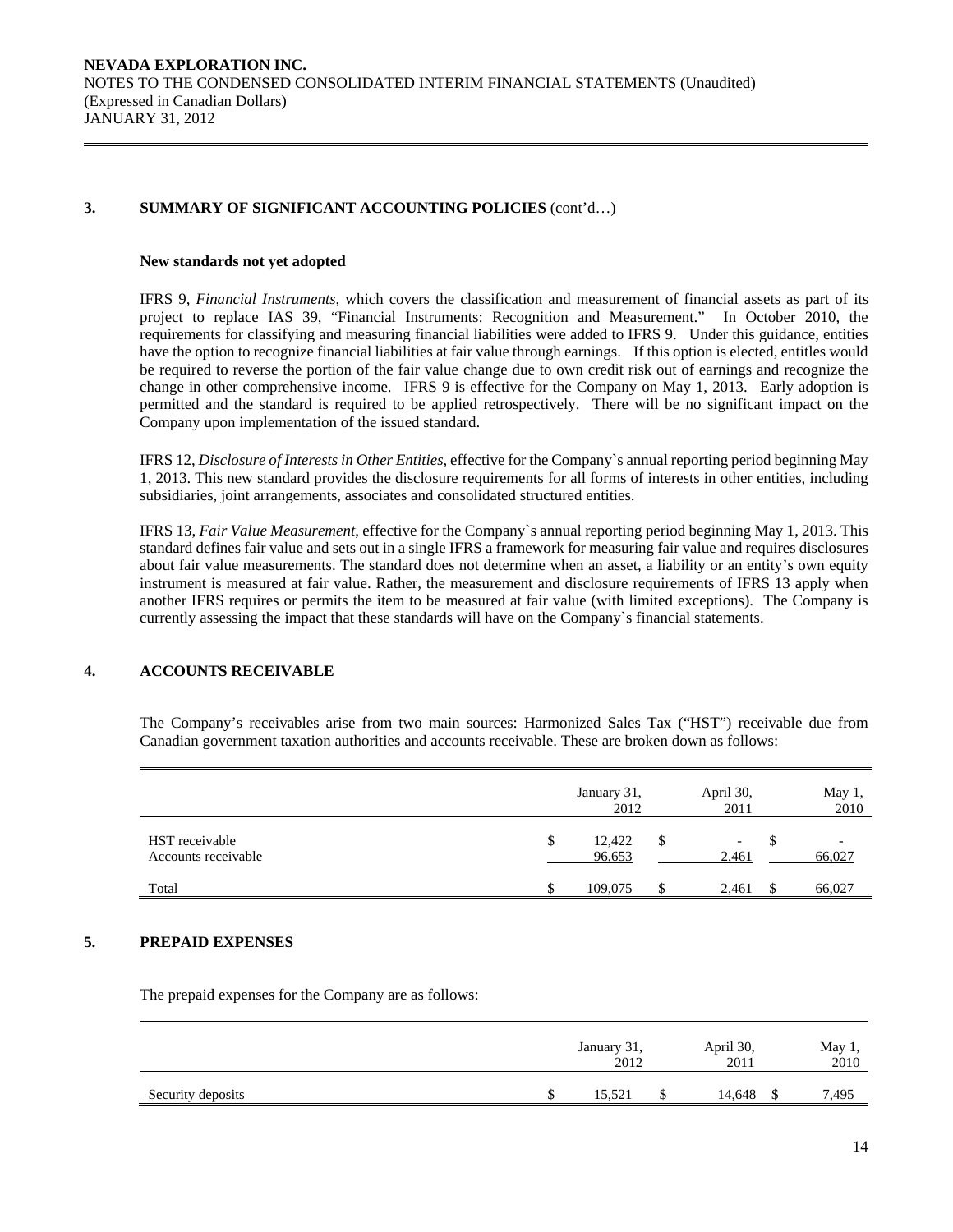## **6. RELATED PARTY TRANSACTIONS**

Amounts paid or accrued to related parties are as follows:

| Paid to:                                                               | Nature of<br>transactions | January 31,<br>2012       | January 31,<br>2011 |
|------------------------------------------------------------------------|---------------------------|---------------------------|---------------------|
| the Chief Executive Officer<br>the Chief Operating Officer             | Management<br>Management  | \$<br>89,686 \$<br>89,686 | 92,331<br>92,331    |
| the VP of Corporate Development<br>a firm of which the Chief Financial | Management                | 89,416                    | 78,482              |
| Officer is a partner<br>management and directors                       | Accounting<br>Stock-based | 67,200                    | 41,667              |
|                                                                        | compensation (1)          | 121,424                   | 325,072             |
|                                                                        |                           | \$<br>457,412             | 629,883             |

(i) Stock-based compensation is the fair value of options granted and vested to key management personnel.

 The transactions with related parties were in the normal course of operations and were measured at the exchange value, which represented the amount of consideration established and agreed to by the parties.

The amounts due from (to) related parties are as follows:

|                                                   | <b>Notes</b> |     | January 31,<br>2012 | April 30,<br>2011  | May $1$ ,<br>2010 |
|---------------------------------------------------|--------------|-----|---------------------|--------------------|-------------------|
|                                                   |              |     |                     |                    |                   |
| Loans receivable from the Chief Executive Officer | (1)          | - S | S                   | <b>S</b><br>10.101 | 82,927            |
| Loans receivable from the Chief Operating Officer | (1)          |     |                     |                    | 13,150            |
| A firm of which the Chief Financial Officer is    | $\ast$       |     |                     |                    |                   |
| a partner                                         |              |     | (32,100)            | (15,000)           | (28, 860)         |
| Due to the Chief Executive Officer                | $\ast$       |     | (10,028)            |                    |                   |
| Due to the Chief Operating Officer                | *            |     | (34,216)            | (37,794)           |                   |
| Due to the VP of Corporate Development            | $\ast$       |     | (31,141)            | (49,770)           | (20,261)          |
|                                                   |              |     |                     |                    |                   |
|                                                   |              |     | (107.485)           | (92.463)           | 49.956            |

(1) Loan receivable is guaranteed by Nil (April 30, 2011 – 1,350,000; May 1, 2011 – 2,100,000) common shares of the Company. Since issuance of the loans receivable, the Company has accrued interest of approximately \$30,300 (April 30, 2011 - \$30,300; May 1, 2011 - \$25,500), \$Nil of which was accrued during the period ended January 31, 2012.

\* Included in accounts payable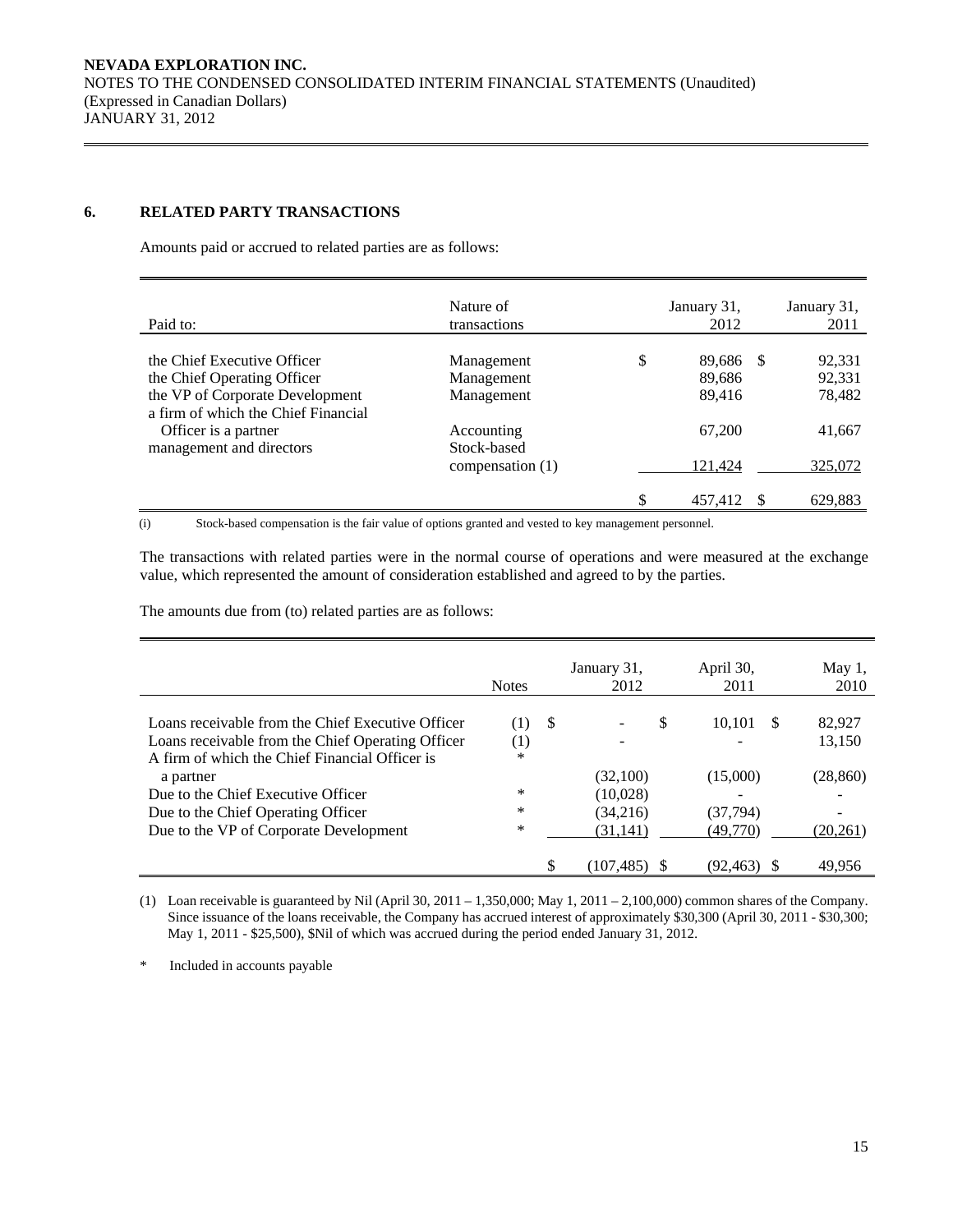## **NEVADA EXPLORATION INC.**  NOTES TO THE CONDENSED CONSOLIDATED INTERIM FINANCIAL STATEMENTS (Unaudited) (Expressed in Canadian Dollars) JANUARY 31, 2012

## **7. EQUIPMENT**

|                                 | Exploration   |               | Computer       | Office                   |    |            |
|---------------------------------|---------------|---------------|----------------|--------------------------|----|------------|
|                                 | equipment     | Vehicles      | equipment      | equipment                |    | Total      |
| Cost                            |               |               |                |                          |    |            |
| Balance, May 1, 2010            | \$<br>301,860 | \$<br>137,754 | \$<br>22,274   | \$<br>98,276             |    | \$560,164  |
| Impairment                      | (41,706)      | (16,216)      |                |                          |    | (57, 922)  |
| Disposal                        | (7,033)       | (40, 294)     |                |                          |    | (47, 327)  |
| Effect of translation           | (19,219)      | (7, 784)      | (1,522)        | (6,715)                  |    | (35,240)   |
|                                 |               |               |                |                          |    |            |
| Balance, April 30, 2011         | 233,902       | 73,460        | 20,752         | 91,561                   |    | 419,675    |
| <b>Additions</b>                |               |               | 13,678         |                          |    | 13,678     |
| Disposal                        | (5,681)       | (5,644)       | $\overline{a}$ | $\overline{\phantom{a}}$ |    | (11, 325)  |
| Effect of translation           | 13,905        | 4,344         | 1,237          | 5,457                    |    | 24,943     |
| Balance, January 31, 2012       | \$<br>242,126 | \$<br>72,160  | \$<br>35,667   | \$<br>97,018             | \$ | 446,971    |
|                                 |               |               |                |                          |    |            |
| <b>Accumulated depreciation</b> | \$            | \$            |                | \$                       |    |            |
| Balance, May 1, 2010            | 102,684       | 68,923        | \$<br>17,011   | 66,099                   |    | \$254,717  |
| Impairment                      | (24, 515)     | 3,476         |                |                          |    | (21,039)   |
| Disposal                        | (6,329)       | (36, 265)     |                |                          |    | (42, 594)  |
| Amortization for the year       | 43,517        | 15,889        | 4,522          | 14,835                   |    | 78,763     |
| Effect of translation           | (9, 404)      | (4,961)       | (1,504)        | (5,634)                  |    | (21, 503)  |
| Balance, April 30, 2011         | 105,953       | 47,062        | 20,029         | 75,300                   |    | 248,344    |
| Disposal                        | (4,261)       | (4,233)       |                |                          |    | (8, 494)   |
| Amortization for the period     | 30,843        | 10,902        | 678            | 8,614                    |    | 51,037     |
| Effect of translation           | 6,853         | 2,984         | 1,206          | 4,644                    |    | 15,687     |
| Balance, January 31, 2012       | \$<br>139,388 | \$<br>56,715  | \$<br>21,913   | \$<br>88,558             | S. | 306,574    |
|                                 |               |               |                |                          |    |            |
| <b>Carrying amounts</b>         |               |               |                |                          |    |            |
| As at May 1, 2010               | \$<br>199,176 | \$<br>68,831  | \$<br>5,263    | \$<br>32,177             |    | \$ 305,447 |
| As at April 30, 2011            | \$<br>127,949 | \$<br>26,398  | \$<br>723      | \$<br>16,261             |    | \$171,331  |
| As at January 31, 2012          | \$<br>102,738 | \$<br>15,445  | \$<br>13,754   | \$<br>8,460              |    | \$140,397  |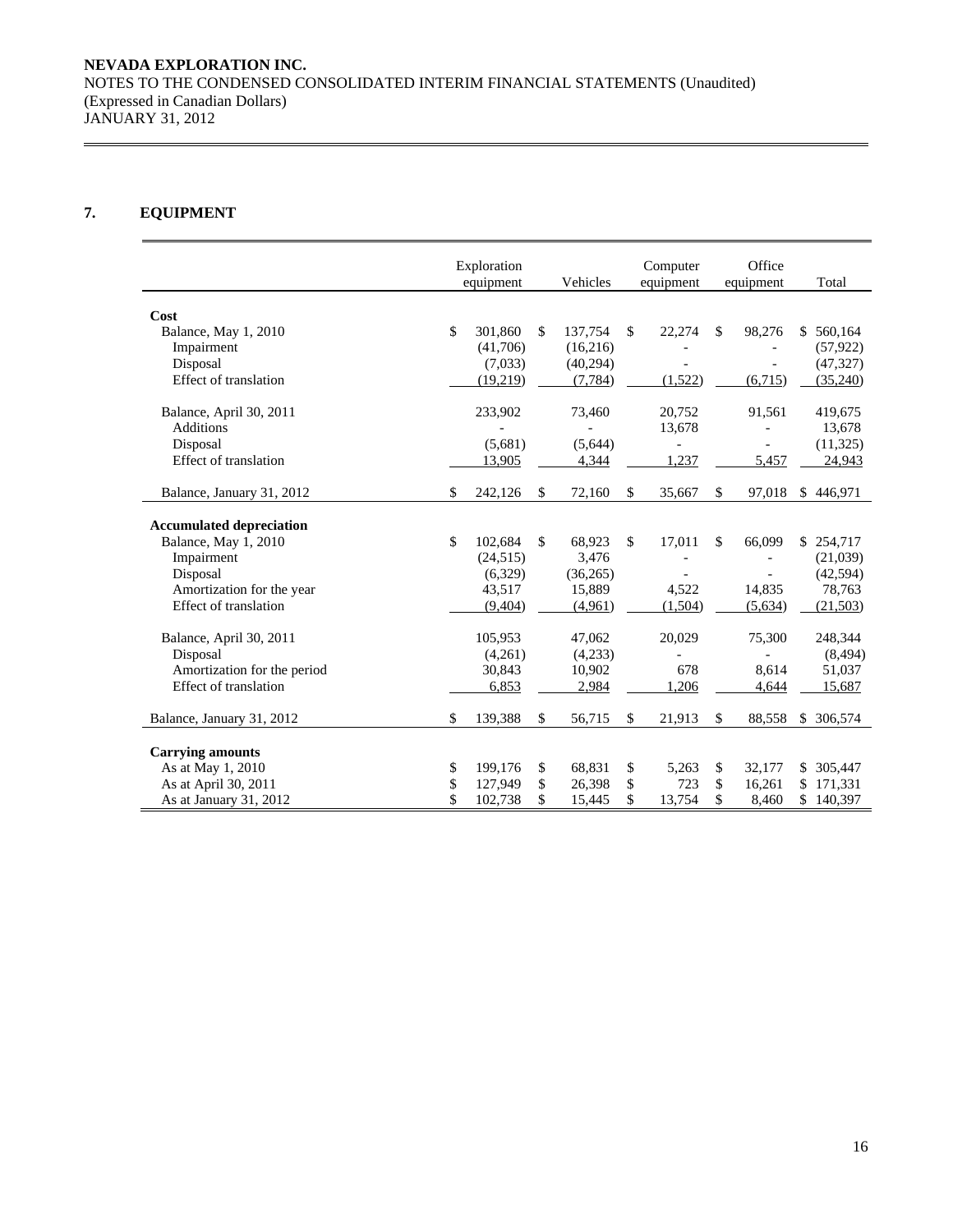## **NEVADA EXPLORATION INC.**

NOTES TO THE CONDENSED CONSOLIDATED INTERIM FINANCIAL STATEMENTS (Unaudited) (Expressed in Canadian Dollars) JANUARY 31, 2012

#### **8. EXPLORATION AND EVALUATION ASSETS**

As at January 31, 2012:

|                               | AW                       | <b>BU</b>   | FJ                       | HP            | JU            | KC                       | RP                       | <b>SP</b>     | WF                       | <b>TOTAL</b> |
|-------------------------------|--------------------------|-------------|--------------------------|---------------|---------------|--------------------------|--------------------------|---------------|--------------------------|--------------|
| <b>Acquisition costs</b>      |                          |             |                          |               |               |                          |                          |               |                          |              |
| Balance – beginning of period | \$238,492                | \$344,641   | 238,965<br>\$            | 33,461<br>\$. | 126,760<br>\$ | 483,426<br>\$            | 160,954<br>S.            | \$237,356     | 174,499<br><sup>\$</sup> | \$2,038,554  |
| Additions - cash              | 2,254                    | 39,605      | 17,554                   | 20,838        | 23,456        | 135,760                  | 23,682                   | 52,541        | 18,454                   | 334,144      |
| Option payments received      | (83, 129)                |             |                          |               |               |                          |                          |               |                          | (83, 129)    |
| Effect of translation         | 8,922                    | 21,751      | 14,521                   | 3,074         | 8,503         | 35,050                   | 10,452                   | 16,410        | 10,922                   | 129,605      |
|                               |                          |             |                          |               |               |                          |                          |               |                          |              |
| Balance – end of period       | 166,539                  | 405,997     | 271,040                  | 57,373        | 158,719       | 654,236                  | 195,088                  | 306,307       | 203,875                  | 2,419,174    |
|                               |                          |             |                          |               |               |                          |                          |               |                          |              |
| <b>Exploration costs</b>      |                          |             |                          |               |               |                          |                          |               |                          |              |
| Balance – beginning of period | 587,098                  | 835,727     | 972,551                  | 722,804       | 57,078        | 49,910                   | 60,980                   | 81,706        | 80,776                   | 3,448,630    |
| Drilling                      | 12,726                   | ۰           | $\overline{\phantom{a}}$ |               |               | 2,193                    | $\overline{\phantom{0}}$ |               | $\overline{\phantom{a}}$ | 14,919       |
| Geological                    |                          | ۰           | $\overline{\phantom{a}}$ | 90            | 664           | $\overline{\phantom{a}}$ | 664                      | 664           | $\overline{\phantom{a}}$ | 2,082        |
| Travel                        | $\overline{\phantom{0}}$ |             | $\overline{\phantom{0}}$ | 97            |               | ۰                        | $\overline{\phantom{a}}$ |               | $\overline{\phantom{0}}$ | 97           |
| Effect of translation         | 33,954                   | 47,307      | 55,053                   | 40,925        | 3,269         | 2,949                    | 3,489                    | 4,663         | 4,572                    | 196,181      |
|                               |                          |             |                          |               |               |                          |                          |               |                          |              |
| Balance – end of period       | 633,778                  | 883,034     | 1,027,604                | 763,916       | 61,011        | 55,052                   | 65,133                   | 87,033        | 85,348                   | 3,661,909    |
|                               |                          |             |                          |               |               |                          |                          |               |                          |              |
| <b>Total costs</b>            | \$800,317                | \$1,289,031 | \$1,298,644              | 821,289<br>\$ | 219,730<br>S. | 709,288<br>S             | 260,221<br>SS.           | 393,340<br>S. | 289,223<br>S             | \$6,081,083  |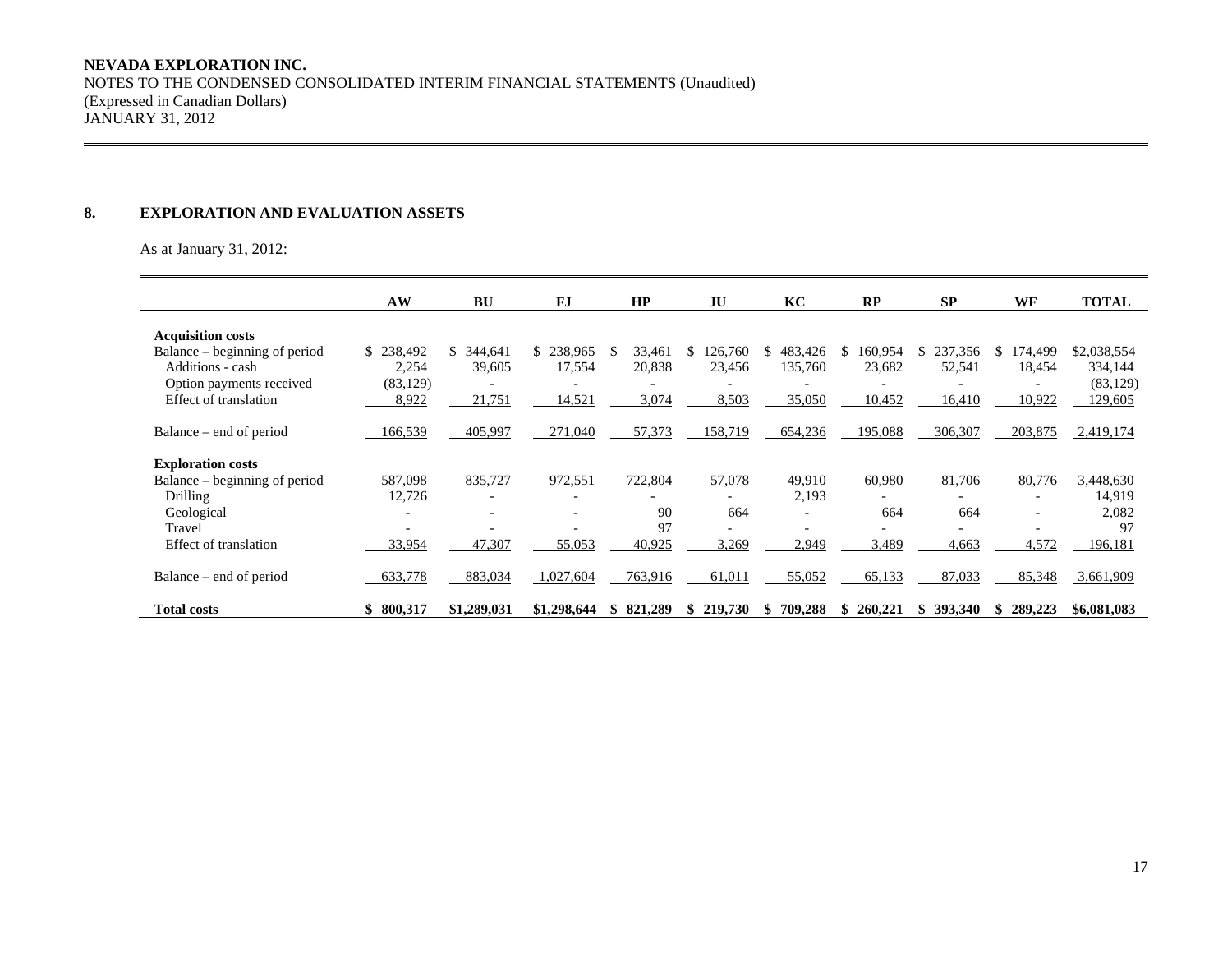## **NEVADA EXPLORATION INC.**  NOTES TO THE CONDENSED CONSOLIDATED INTERIM FINANCIAL STATEMENTS (Unaudited) (Expressed in Canadian Dollars) JANUARY 31, 2012

#### **8. EXPLORATION AND EVALUATION ASSETS**

As at April 30, 2011:

|                             | AW        |     | <b>BU</b>                |    | DU                       |    | FJ          |    | HP       | JU      | KC        |   | RP                       |   | <b>SP</b> | WF       | <b>WM</b>                | <b>TOTAL</b> |
|-----------------------------|-----------|-----|--------------------------|----|--------------------------|----|-------------|----|----------|---------|-----------|---|--------------------------|---|-----------|----------|--------------------------|--------------|
| <b>Acquisition costs</b>    |           |     |                          |    |                          |    |             |    |          |         |           |   |                          |   |           |          |                          |              |
| Balance – beginning of year | 335,379   | - S | 332,429                  | S. | 55,750                   | -S | 238,817     | -S | 35,777   | 113,232 | 389,467   | S | 149,377                  | S | 203,875   | 169,035  | 59,587                   | \$2,082,725  |
| Additions - cash            | 1,955     |     | 36,063                   |    |                          |    | 16,686      |    |          | 22,301  | 123,415   |   | 22,716                   |   | 49,907    | 17,540   |                          | 290,583      |
| <b>Additions - shares</b>   |           |     |                          |    |                          |    |             |    |          |         | 4,000     |   |                          |   |           |          |                          | 4,000        |
| Option payments received    | (82, 337) |     |                          |    |                          |    |             |    |          |         |           |   |                          |   |           |          | $\overline{\phantom{a}}$ | (82, 337)    |
| Write-offs                  |           |     | $\overline{\phantom{a}}$ |    | (56,968)                 |    |             |    |          |         |           |   |                          |   |           |          | (60, 888)                | (117, 856)   |
| Effect of translation       | (16, 505) |     | (23, 851)                |    | 1,218                    |    | (16, 538)   |    | (2,316)  | (8,773) | (33, 456) |   | (11, 139)                |   | (16, 426) | (12,076) | 1,301                    | (138, 561)   |
|                             |           |     |                          |    |                          |    |             |    |          |         |           |   |                          |   |           |          |                          |              |
| Balance – end of year       | 238,492   |     | 344,641                  |    |                          |    | 238,965     |    | 33,461   | 126,760 | 483,426   |   | 160,954                  |   | 237,356   | 174,499  |                          | 2,038,554    |
|                             |           |     |                          |    |                          |    |             |    |          |         |           |   |                          |   |           |          |                          |              |
| <b>Exploration costs</b>    |           |     |                          |    |                          |    |             |    |          |         |           |   |                          |   |           |          |                          |              |
| Balance – beginning of year | 504,126   |     | 893,564                  |    | 37,468                   |    | 1,039,857   |    | 772,826  | 58,050  | 53,364    |   | 65,200                   |   | 83,248    | 80,688   | 75,703                   | 3,664,094    |
| Dirt work                   | 1,839     |     | ۰                        |    | ۰                        |    |             |    |          |         |           |   |                          |   |           |          | ۰                        | 1,839        |
| <b>Drilling</b>             | 107,870   |     |                          |    |                          |    |             |    | ۰        |         |           |   |                          |   |           |          | $\overline{\phantom{a}}$ | 107,870      |
| Geophysics                  |           |     |                          |    |                          |    |             |    |          |         |           |   |                          |   |           | 5,678    |                          | 5,678        |
| Geological                  | 777       |     | $\overline{\phantom{a}}$ |    |                          |    |             |    | ۰        | 2,978   |           |   | $\overline{\phantom{a}}$ |   | 4,112     |          | $\overline{\phantom{a}}$ | 7,867        |
| Travel                      | 13,117    |     |                          |    |                          |    |             |    |          |         |           |   |                          |   |           |          |                          | 13,117       |
| Write-offs                  |           |     |                          |    | (38, 286)                |    |             |    |          |         |           |   |                          |   |           |          | (77, 357)                | (115, 643)   |
| Effect of translation       | (40, 631) |     | (57, 837)                |    | 818                      |    | (67, 306)   |    | (50,022) | (3,950) | (3, 454)  |   | (4,220)                  |   | (5,654)   | (5,590)  | 1,654                    | (236, 192)   |
|                             |           |     |                          |    |                          |    |             |    |          |         |           |   |                          |   |           |          |                          |              |
| Balance – end of year       | 587,098   |     | 835,727                  |    | $\overline{\phantom{a}}$ |    | 972,551     |    | 722,804  | 57,078  | 49,910    |   | 60,980                   |   | 81,706    | 80,776   | $\sim$                   | 3,448,630    |
| <b>Total costs</b>          | 825,590   |     | \$1,180,368              |    |                          |    | \$1,211,516 |    | 752,264  | 183,838 | 533,336   |   | 221,934                  |   | 319,062   | 255,275  |                          | \$5,487,184  |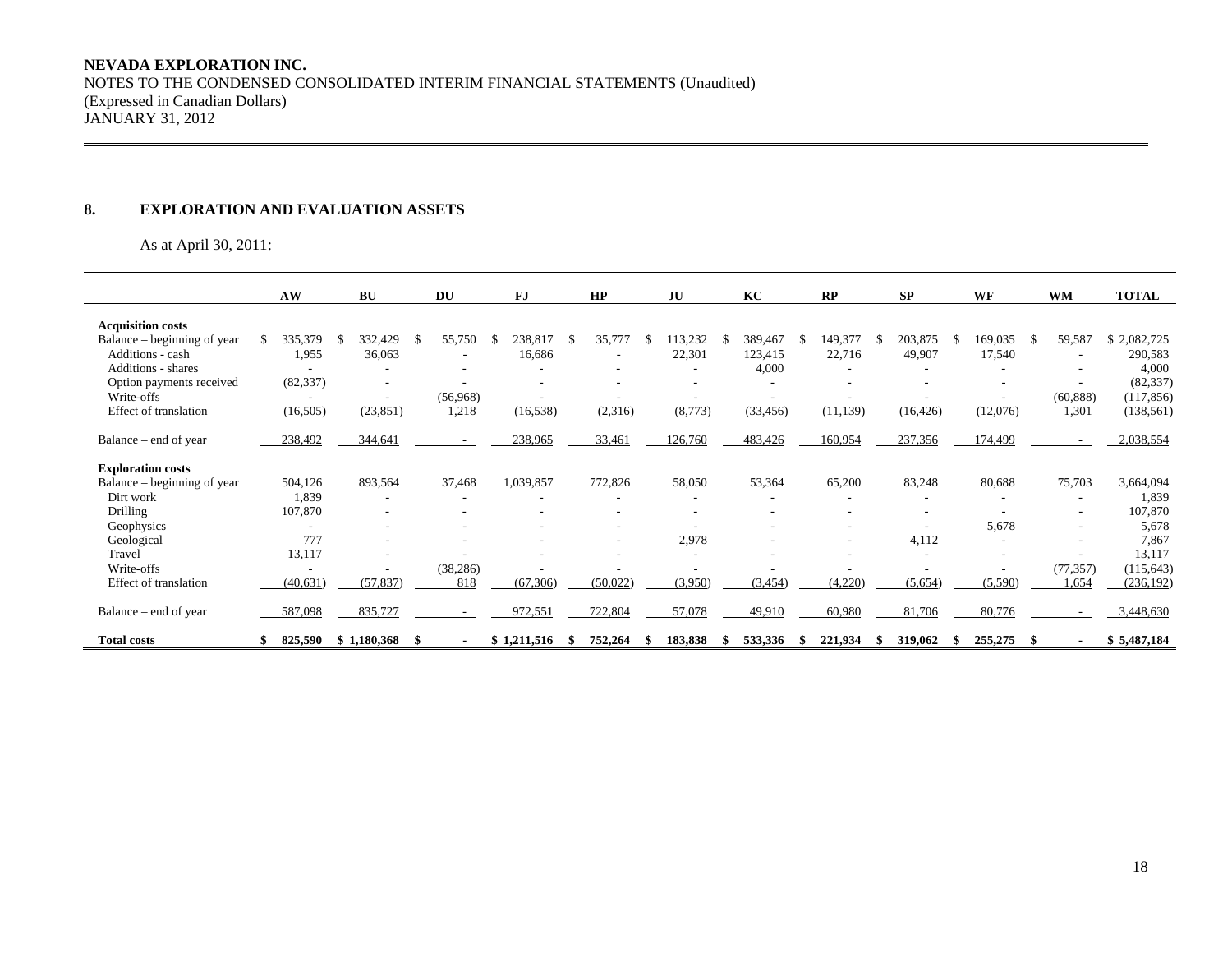## **8. EXPLORATION AND EVALUATION ASSETS** (cont'd….)

#### **Awakening (AW)**

The Awakening Project is located in Humboldt County, Nevada, approximately 50 km north-northwest of Winnemucca, Nevada. The Company has a 100% interest in 432 (2010 – 420) claims (approx. 35.9 km<sup>2</sup>) at Awakening.

On July 1, 2008, the Company entered into a Mining Lease agreement with DIR Exploration Inc. ("DIR") on 15 claims (approx. 120 hectares), subject to a 3% NSR to DIR. Under the terms of the agreement, the Company is required to pay a minimum advance royalty of US\$60,000 annually commencing on the fourth anniversary.

On June 4, 2010, the Company entered into an Exploration and Option to Joint Venture Agreement with Northgate Minerals Corp. ("Northgate"), whereby Northgate could earn a joint venture interest in the Awakening Gold Project. In October, 2011, Northgate was acquired by AuRico Gold Inc. ("AuRico"), and during the period ended January 31, 2012, AuRico elected to terminate the Agreement and retains no interest in the project.

#### **Bull Creek (BU)**

The Bull Creek Project is located in Humboldt County, Nevada, approximately 60 km west-northwest of Winnemucca, Nevada. The Company has a 100% interest in 264 (2010 – 297) claims (approx. 21.9 km<sup>2</sup>) at Bull Creek.

#### **Dunphy (DU)**

The Dunphy Project is located in Eureka County, Nevada, approximately 40 km east of Battle Mountain, Nevada. The Company had a 100% interest in 78 claims (approx.  $6.\overline{3}$  km<sup>2</sup>) at Dunphy. The Company has abandoned its investment in the Dunphy Project, resulting in a charge to operations of \$95,254 during the year ended April 30, 2011.

#### **Fletcher Junction (FJ)**

The Fletcher Junction Project is located in Mineral County, Nevada, approximately 30 km southwest of Hawthorne, Nevada. The Company has a 100% interest in 117 (2010 – 127) claims (approx. 9.6 km<sup>2</sup>) at the Fletcher Junction Project, subject to a 1.25% net smelter return royalty ("NSR").

#### **Hot Pot (HP)**

On September 16, 2005, the Company entered into a Mining Lease Agreement at the Hot Pot Project located in Humboldt County, Nevada, approximately 30 km northwest of Battle Mountain, Nevada. Under the terms of the agreement, the Company is required to make annual payments of US\$20,000 on each anniversary, and the agreement is subject to a 3% NSR to the property owner. The Company also controls 6 claims (approx. 50 hectares) at Hot Pot. All of the Company's mineral interests at Hot Pot are subject to a 1.25% NSR.

On September 16, 2009, the Company entered into an Exploration Agreement with International Enexco Ltd. ("Enexco") whereby Enexco could earn a 51% interest in the Hot Pot Property by drilling 6,000 meters (19,600ft) over three years, with the option to earn an additional 19%, for 70% total, by drilling another 3,000 meters (9,800ft) during the fourth year. During the period ended January 31, 2011, Enexco elected to terminat the agreement and retains no interest in the project.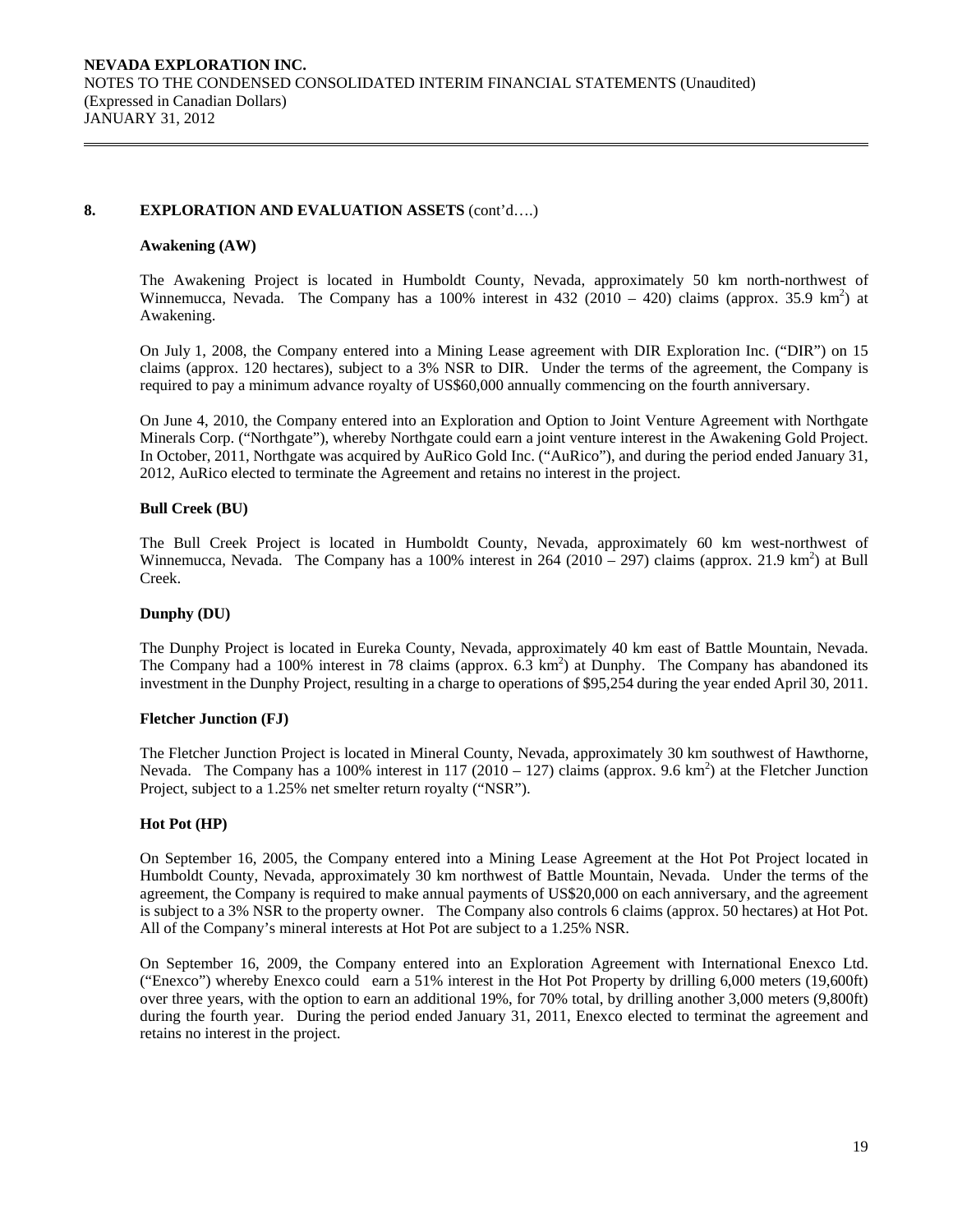## **8. EXPLORATION AND EVALUATION ASSETS** (cont'd….)

## **Jungo (JU)**

The Jungo Property is located in both Humboldt and Pershing Counties, Nevada, approximately 60 km west of Winnemucca, Nevada. The Company has a 100% interest in  $156(2010 - 192)$  claims (approx. 13.0 km<sup>2</sup>) at Jungo.

## **Kelly Creek (KC)**

The Kelly Creek Project is located in Humboldt County, Nevada, approximately 40 km north-northwest of Battle Mountain, Nevada. The Company has a 100% interest in 581 claims (approx. 48.5 km<sup>2</sup>) at Kelly Creek.

On October 1, 2009, the Company entered into a Mining Lease and Option to Purchase Agreement with Genesis Gold Corporation ("Genesis"). Genesis has 100% interest in 254 claims (approx. 20.2 km<sup>2</sup>) at Kelly Creek under the Agreement, the Company is the Operator and has the option to purchase 100% of the Genesis claims for 100,000 common shares (50,000 shares issued in 2011, 50,000 shares issued in 2010) and US\$1,500,000, subject to a 1.5% Net Smelter Return Royalty ("Royalty"). The Company also has the option to purchase one half of the royalty (0.75%) for US\$750,000.

The Company shall pay to Genesis advance royalty payments as follows:

| $1st$ anniversary                       | 5.000  | (paid) |
|-----------------------------------------|--------|--------|
| $2nd$ anniversary                       | 10,000 | (paid) |
| $3rd$ and $4th$ anniversary             | 10,000 |        |
| $5th$ and each subsequent anniversaries | 50,000 |        |

## **Rye Patch (RP)**

The Rye Patch Project is located in Pershing County, Nevada, approximately 30 km northeast of Lovelock, Nevada. The Company has a 100% interest in 126 (2010 – 169) claims (approx. 10.0 km<sup>2</sup>) at Rye Patch. On May 22, 2008, the Company entered into a four year Mining Lease Agreement on an additional 65 hectares, subject to a 2.0% NSR. On November 9, 2010, an amendment to the agreement was made reducing the Company's annual payments from US\$10,000 to US\$5,000 effective May 22, 2010. The amendment also waived the exclusivity of the Company's option to purchase the property for US\$325,000. On July 21, 2008, the Company entered into a four year Mining Lease Agreement on an additional 16 hectares, subject to a 2% NSR. Under the terms of this agreement the Company is required to make annual payments of US\$6,000, and the Company has the option to purchase this property for US\$30,000. During the fiscal 2011 the Company did not make the annual payment of US\$6,000 as the Company is trying to re-negotiate this agreement. The Company has not received a notice of default.

## **Sand Pass (SP)**

The Sand Pass Project is located in Humboldt County, Nevada, approximately 10 km north of Winnemucca, Nevada. The Company has a 100% interest in  $145 (2010 - 197)$  claims (approx.  $12.0 \text{ km}^2$ ) at Sand Pass, and on July 10, 2008, the Company entered into a Mining Lease agreement for another 9.4 km<sup>2</sup> with multiple parties, subject to a 2% NSR. Under the terms of the agreement, the Company is required to make minimum lease payments of US\$31,000 each anniversary.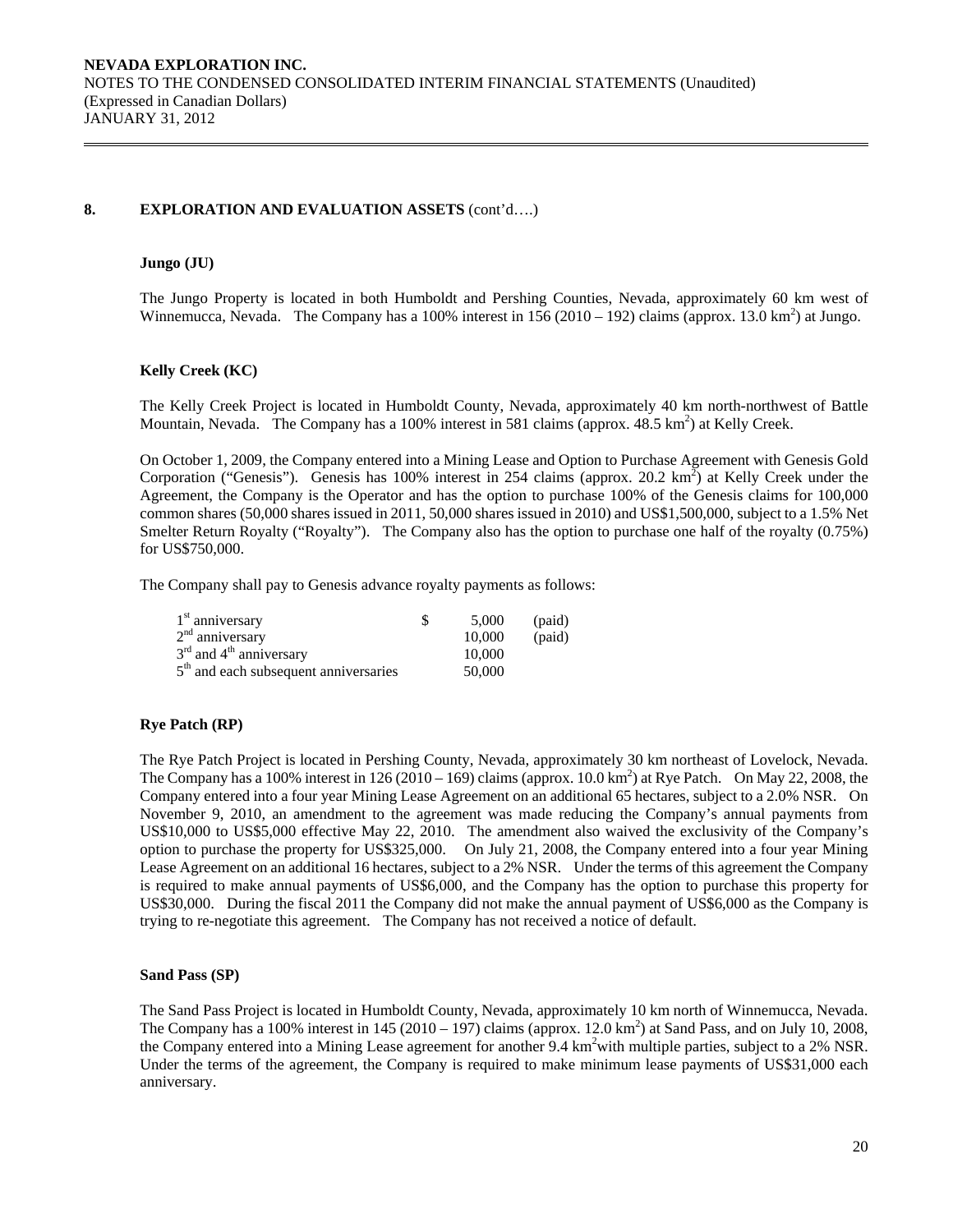## 8. EXPLORATION AND EVALUATION ASSETS  $(cont'd....)$

#### **Winnemucca Mountain (WM)**

The Winnemucca Mountain Project is located in Humboldt County, Nevada, approximately 5 km west of Winnemucca, Nevada. The Company had a 100% interest in 90 claims (approx.  $7.3 \text{ km}^2$ ) at Winnemucca Mountain. The Company has abandoned its investment in the Winnemucca Mountain project, resulting in a charge to operations of \$138,245 during the year ended April 30, 2011.

#### **Whiskey Flats (WF)**

The Whiskey Flats Project is located in Mineral County, Nevada, approximately 20 km south of Hawthorne, Nevada. The Company has a 100% interest in 123 claims  $(9.4 \text{ km}^2)$  at Whiskey Flats.

## **9. DEPOSITS AND BONDS**

|                                                    |   | January 31,<br>2012 |   | April 30,<br>2011 | May 1,<br>2010 |
|----------------------------------------------------|---|---------------------|---|-------------------|----------------|
| Security deposits<br>Reclamation bond deposits (1) | S | 11,500<br>66,085    | S | 55,743            | 91,320         |
|                                                    |   | 77.585              |   | 55,743            | 91,320         |

(1) Reclamation deposits are required by the U.S. Bureau of Land Management ("BLM") and the U.S. Forest Service ("USFS") to ensure that reclamation and clean-up work on the Company's properties will be completed to the satisfaction of the BLM and the USFS.

## **10. ACCOUNTS PAYABLES AND ACCRUED LIABILITIES**

Payables and accrued liabilities for the Company are as follows:

|                                                                                                   | January 31,<br>2012                         | April 30,<br>2011                 | May 1,<br>2010                   |
|---------------------------------------------------------------------------------------------------|---------------------------------------------|-----------------------------------|----------------------------------|
| Customer prepayments<br>Trade payables (credit)<br><b>Accrued liabilities</b><br>Salaries payable | \$<br>77.176<br>139,047<br>34,500<br>80,836 | \$<br>(8,045)<br>40,000<br>93,489 | \$<br>88,033<br>40,000<br>20,261 |
| Total                                                                                             | \$<br>331,559                               | \$<br>125.444                     | 148,294                          |

## **11. LONG TERM DEBT**

The Company has entered into various agreements to lease vehicles and exploration equipment which terminate in years between 2012 and 2013, with blended monthly payments of principle and interest ranging from US\$667 and US\$1,618, bearing interest rates from 1.93% to 7.99% per annum. The finance lease obligation is payable as follows: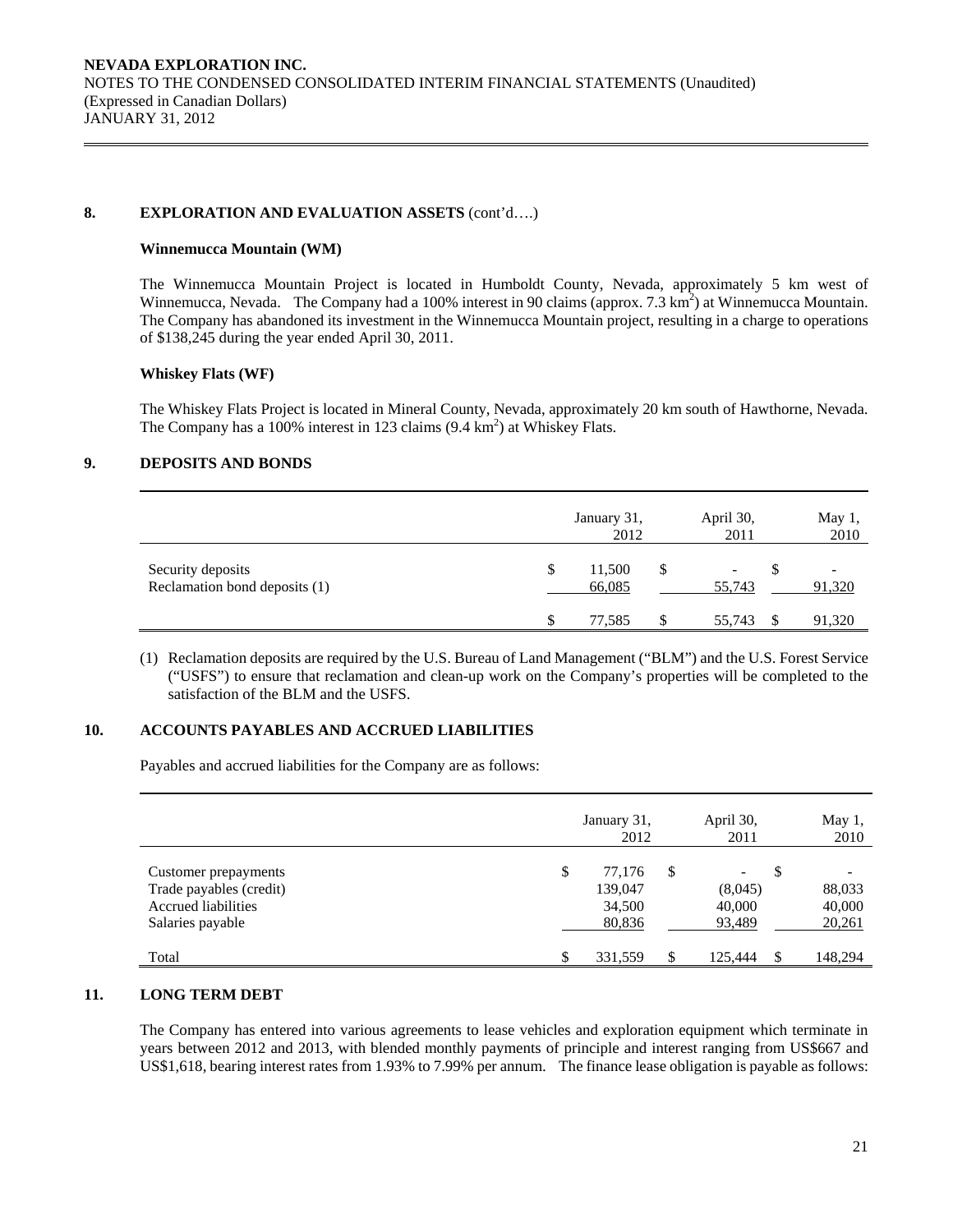## **11. LONG TERM DEBT** (cont'd…)

|                                                                      | January 31,<br>2012   | April 30,<br>2011     |   | May 1,<br>2010     |
|----------------------------------------------------------------------|-----------------------|-----------------------|---|--------------------|
| Lease obligations<br>Deduct: amount representing interest            | \$<br>14.238<br>(152) | \$<br>32.903<br>(958) | S | 63,173<br>(3,590)  |
| Present value of minimum lease payments due<br>Less: current portion | 14,086<br>(12,796)    | 31,945<br>(25,063)    |   | 59,583<br>(25,296) |
|                                                                      | \$<br>1.290           | \$<br>6.882           | S | 34,287             |

Remaining fiscal principal repayments of long-term debt are as follows:

| 2012<br>2013 | \$<br>6,794<br>7,292 |
|--------------|----------------------|
|              | 14,086               |

## **12. CAPITAL STOCK AND RESERVES**

a) Authorized share capital:

As at January 31, 2012, the authorized share capital of the Company was: Unlimited number of common shares without par value; Unlimited number of preferred shares without par value; All issued shares are fully paid.

## b) Issued share capital:

 During the period ended January 31, 2012 the Company completed a non-brokered private placement by issuing 7,000,000 Units at a price of \$0.08 per Unit for total gross proceeds of \$560,000. Each unit consists of one common share and one-half of one non-transferable common share purchase warrant. Each whole warrant entitles the holder to purchase one common share at a price of \$0.12 for a period of one year. Fair value allocated in connection to these warrants was \$51,907. In connection with the private placement, the Company:

- a) paid cash share issuance costs of \$28,570; and
- b) issued 288,200 agent warrants with a fair value of \$4,718.

During the period ended January 31, 2011 the Company:

- i) completed a non-brokered private placement by issuing 11,258,000 Units at a price of \$0.05 per Unit for total gross proceeds of \$562,900. Each unit consists of one common share and one-half of one non-transferable common share purchase warrant. Each whole warrant entitles the holder to purchase one common share at a price of \$0.10 for a period of one year. Fair value allocated in connection to these warrants was \$80,795. In connection with the private placement, the Company:
	- a) paid cash share issuance costs of \$21,647; and
	- b) issued 56,000 agent warrants with a fair value of \$1,089.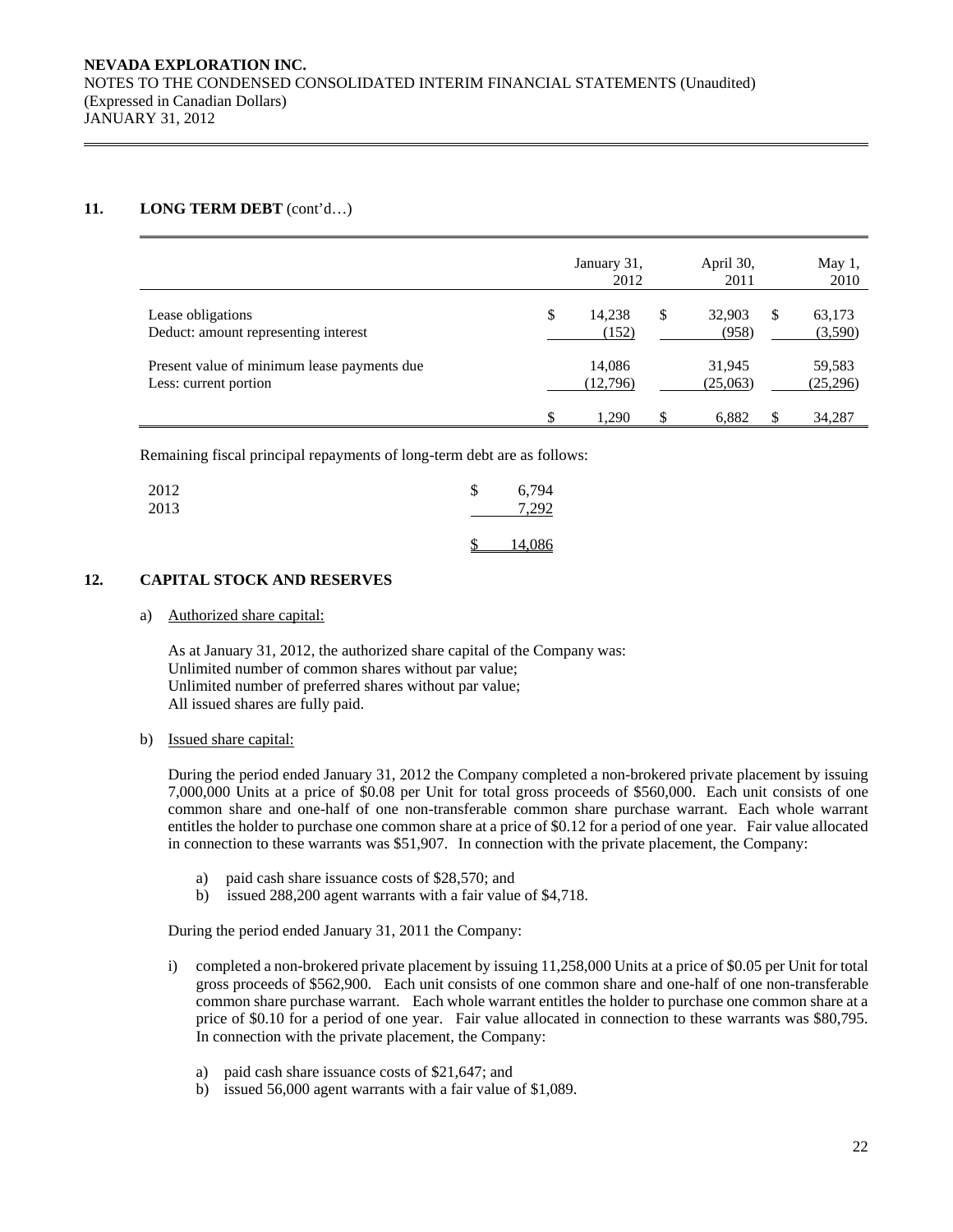- b) Issued share capital: (cont'd…)
	- ii) issued 50,000 common shares in connection with a Lease and Option to Purchase Agreement with Genesis Gold Corporation on their HP claims, which form a portion of the Company's KC project in Humboldt Country, Nevada (Note 8).
	- iii) completed a non-brokered private placement by issuing 2,601,074 Units at a price of \$0.07 for total gross proceeds of \$182,075. Each unit consists of one common share and one-half of one non-transferable common share purchase warrant. Each whole warrant entitles the holder to purchase one common share at a price of \$0.10 for a period of 12 months. Fair value allocated in connection to these warrants was \$29,068. In connection with the private placement, the Company:
		- a) paid cash share issuance costs of \$3,898; and
		- b) issued 7,500 agent warrants with a fair value of \$285.
	- iv) issued 532,000 common shares at \$0.05 per share to reimburse a firm in which an officer and director of the Company is a partner for \$26,600 accounting services rendered in the ordinary course of business.
- c) Options

The Company has a stock option plan under which it is authorized to grant options to executive officers and directors, employees and consultants enabling them to acquire up to 10% of the issued and outstanding common stock of the Company. Under the plan, the exercise price of each option equals the market price, minimum price or a discounted price of the Company's stock as calculated on the date of grant. The options can be granted for a maximum term of five years, and generally vest over a 3 year period.

During the period ended January 31, 2012, the Company:

- i) granted 2,250,000 stock options resulting in stock-based compensation of \$160,925.
- ii) granted 250,000 stock options to Ubika Corporation for investor relations services resulting in stock-based compensation of \$17,363. \$15,135 was recorded during the period ended January 31, 2012; the remainder will be recorded in future periods to match the vesting terms.
- iii) re-priced the exercise price of 2,450,000 options resulting in an incremental fair value of \$14,141. The original exercise prices were \$0.15 to \$0.17.
- iv) recorded stock-based compensation expense of \$1,821 for options vested.

During the period ended January 31, 2011, the Company:

- i) granted 3,100,000 stock options resulting in stock-based compensation of \$257,011.
- ii) recorded stock-based compensation expense of \$88,450 for options vested.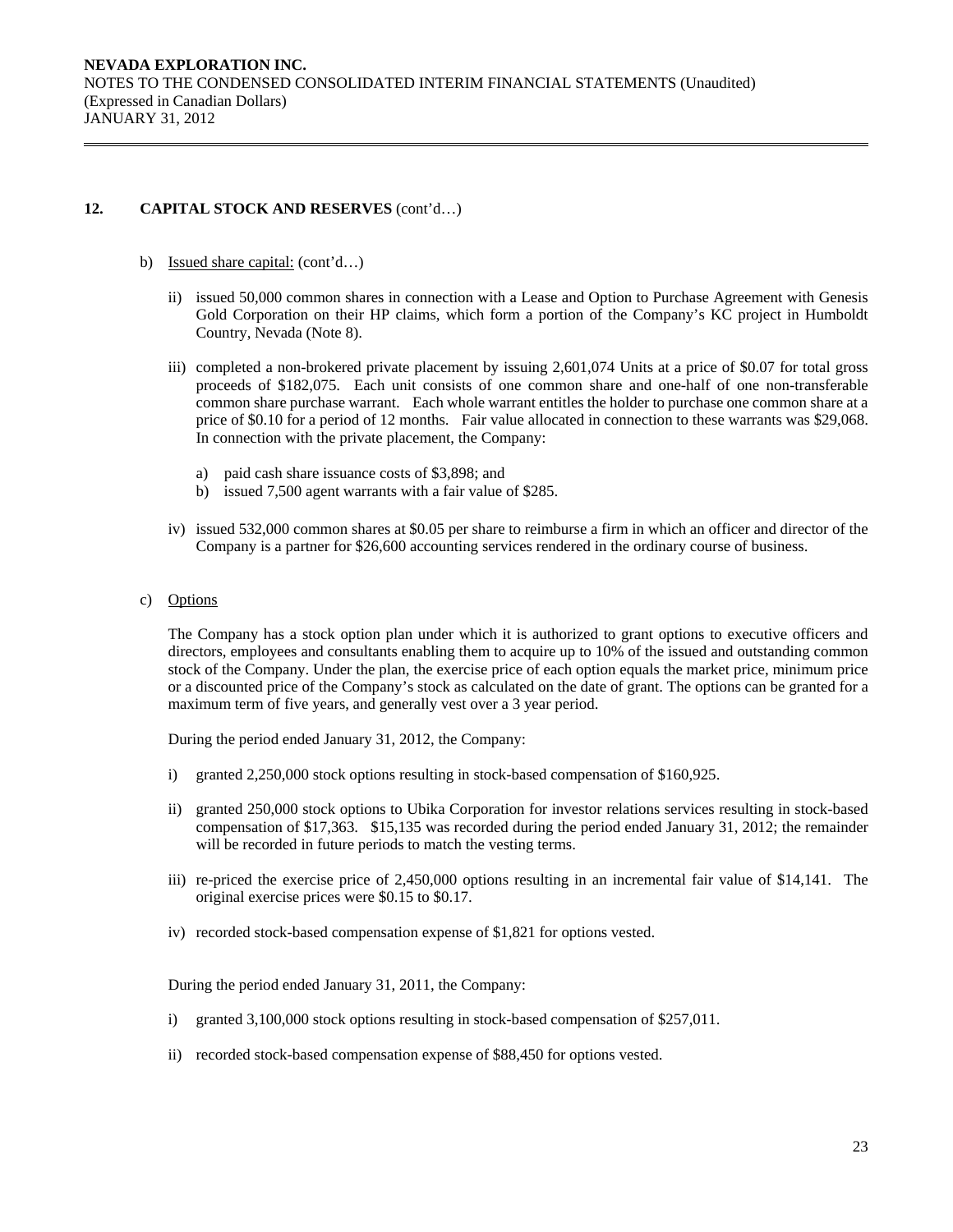## c) Options (cont'd….)

Option pricing models require the use of estimates and assumptions including the expected volatility. Changes in underlying assumptions can materially affect the fair value estimates. The following weighted average assumptions were used for the Black-Scholes valuation of options granted during the period:

|                                                   | Granted<br>2012       | Granted<br>2011    |
|---------------------------------------------------|-----------------------|--------------------|
| Risk-free interest rate                           | 1.37%                 | 2.41%              |
| Expected life of options<br>Annualized volatility | 3.58 years<br>130.91% | 5 years<br>156.91% |
| Dividend rate                                     | $0.00\%$              | 0.00%              |

Stock option transactions are summarized as follows:

|                                                                  | Number of<br>Options                |      | Weighted<br>Average<br>Exercise<br>Price |
|------------------------------------------------------------------|-------------------------------------|------|------------------------------------------|
| Outstanding, May 1, 2010<br>Granted<br>Expired                   | 4,650,000<br>3,100,000<br>(400,000) | -S   | 0.31<br>0.10<br>(0.80)                   |
| Outstanding, April 30, 2011<br>Granted<br>Cancelled              | 7,350,000<br>2,500,000<br>(550,000) |      | 0.20<br>0.10<br>(0.15)                   |
| Outstanding, January 31, 2012                                    | 9,300,000                           | - \$ | 0.16                                     |
| Options exercisable at January 31, 2012                          | 9,050,000                           | - \$ | 0.16                                     |
| Weighted average fair value of options granted during the period |                                     | \$   | 0.04                                     |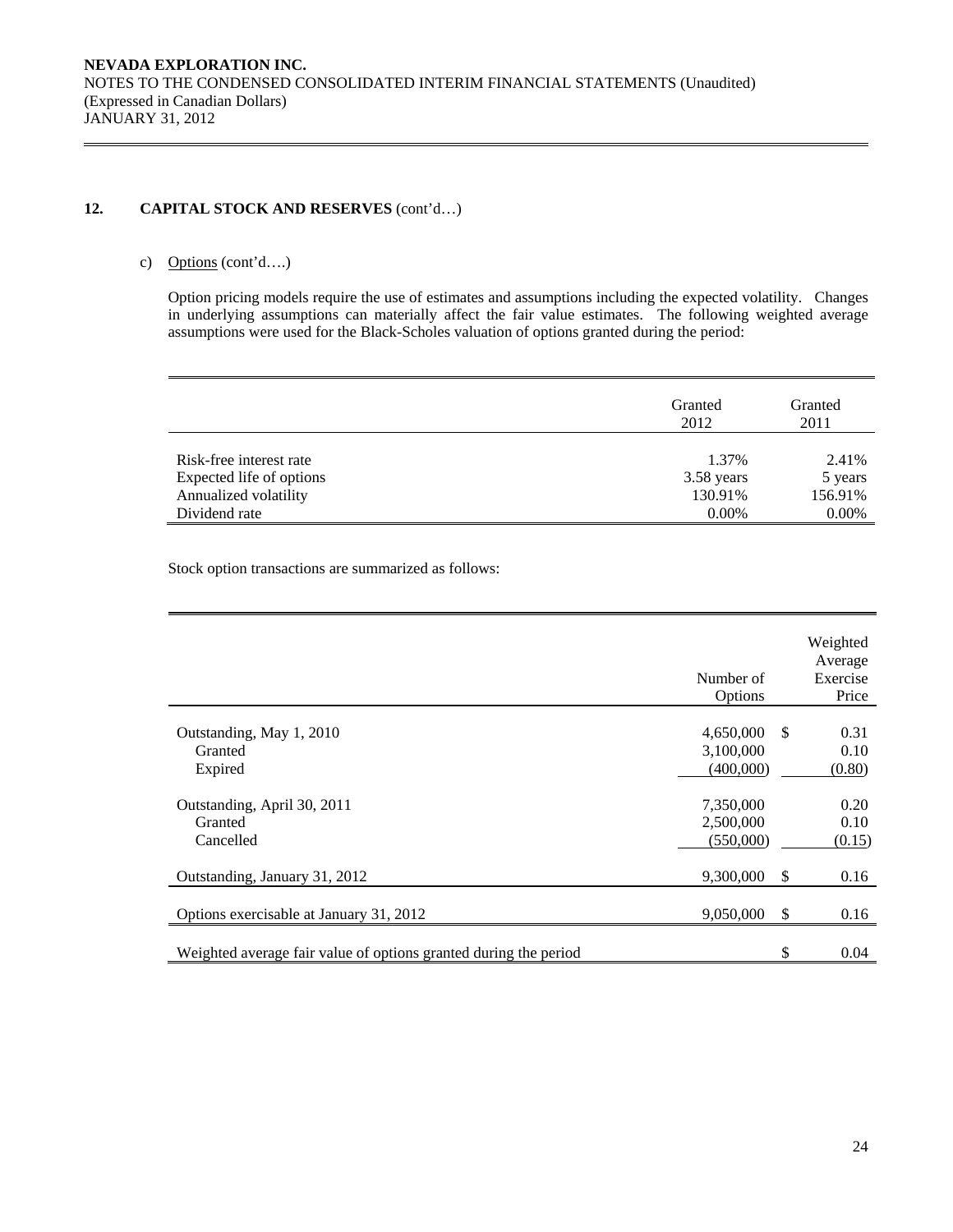## c) Options (cont'd….)

As at January 31, 2012, the following incentive stock options are outstanding:

|        | Number<br>of Options                                                                                                                   | Exercise<br>Price                                                                          | <b>Expiry Date</b>                                                                                                                                                                                         |  |
|--------|----------------------------------------------------------------------------------------------------------------------------------------|--------------------------------------------------------------------------------------------|------------------------------------------------------------------------------------------------------------------------------------------------------------------------------------------------------------|--|
| $\ast$ | 400,000<br>500,000<br>150,000<br>150,000<br>550,000<br>200,000<br>250,000<br>900,000<br>600,000<br>3,100,000<br>2,500,000<br>9,300,000 | \$<br>0.10<br>0.60<br>0.95<br>1.00<br>0.10<br>0.15<br>0.16<br>0.10<br>0.10<br>0.10<br>0.10 | March 9, 2012<br>April 23, 2012<br>June 8, 2012<br>June 11, 2012<br>March 4, 2013<br>June 10, 2013<br>September 30, 2014<br>September 30, 2014<br>November 17, 2014<br>December 31, 2015<br>August 9, 2016 |  |

\* expired subsequent to the period ended January 31, 2012.

## d) Warrants

Warrant transactions are summarized as follows:

|                                                   | Number of<br>Warrants                   |     | Weighted<br>Average<br>Exercise<br>Price |
|---------------------------------------------------|-----------------------------------------|-----|------------------------------------------|
| Outstanding, May 1, 2010<br>Granted               | 12,329,037<br>8,817,537                 | -S  | 0.12<br>0.10                             |
| Outstanding, April 30, 2011<br>Granted<br>Expired | 21,146,574<br>3,788,200<br>(19,322,074) |     | 0.12<br>0.12<br>(0.11)                   |
| Outstanding, January 31, 2012                     | 5,612,700                               | \$. | 0.12                                     |
| Warrants exercisable at January 31, 2012          | 5,612,700                               | S   | 0.12                                     |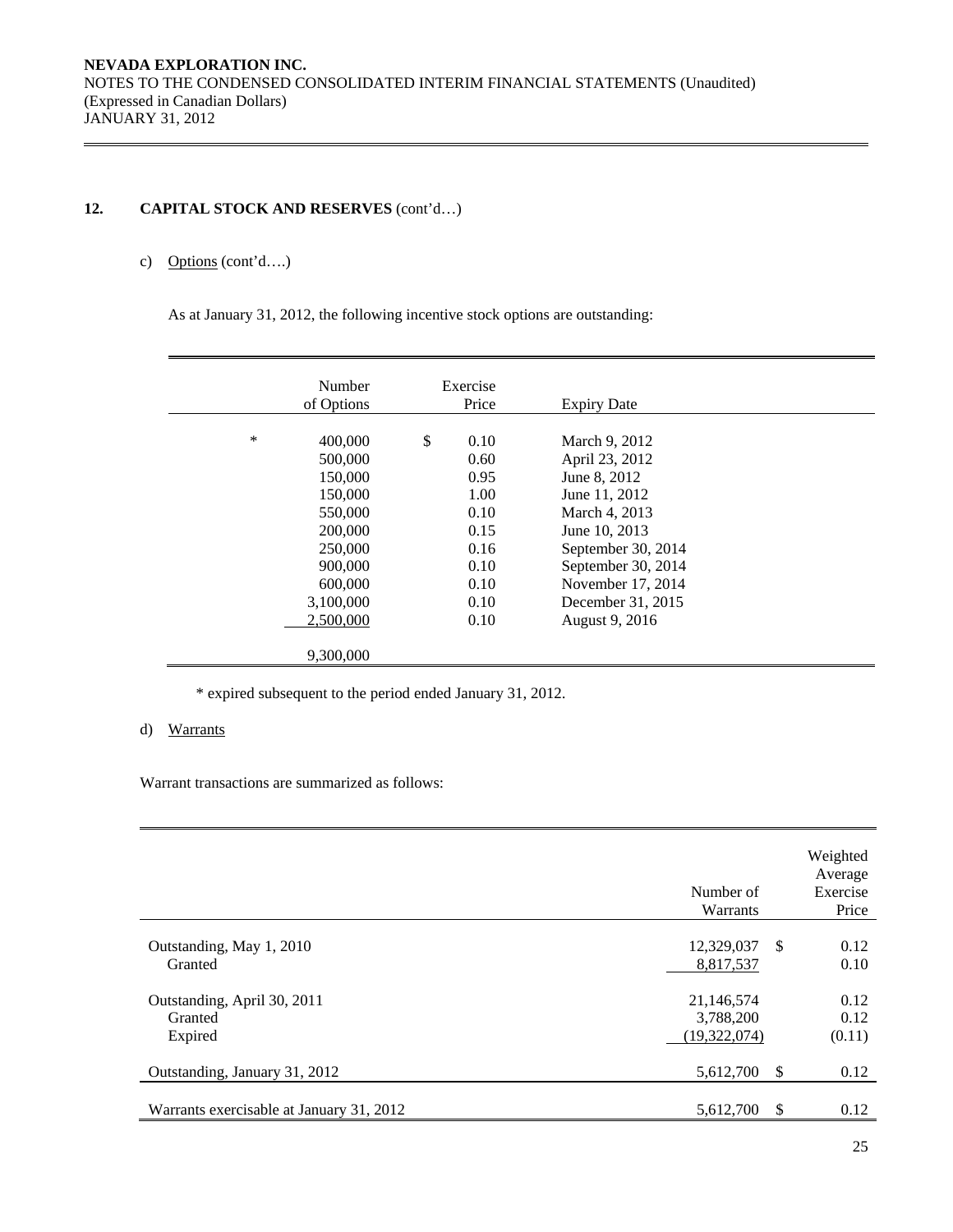## d) Warrants

As at January 31, 2012, the following warrants are outstanding:

| Number<br>of Warrants               |                      | Exercise<br>Price    | <b>Expiry Date</b>                                |  |
|-------------------------------------|----------------------|----------------------|---------------------------------------------------|--|
| 1,824,500<br>2,516,000<br>1,272,200 | (i)<br>(ii)<br>(iii) | 0.12<br>0.12<br>0.12 | March 22, 2012<br>July 30, 2012<br>August 4, 2012 |  |
| 5,612,700                           |                      |                      |                                                   |  |

- (i) includes 212,000 agent warrants; 1,163,000 warrants and 20,000 broker warrants were exercised for proceeds of \$141,960 subsequent to the period ended January 31, 2011 (Note 18).
- (ii) includes 191,000 agent warrants
- (iii) Includes 97,200 agent warrants

## **13. SUPPLEMENTAL DISCLOSURE WITH RESPECT TO CASH FLOWS**

The Company had the following significant non-cash transactions:

The Company did not have significant non-cash transactions during the period ended January 31, 2011.

During the period ended January 31, 3011, the Company:

- i) issued 50,000 shares with a fair value of \$4,000 for mineral properties.
- ii) issued 532,000 shares with a fair value of \$26,600 for debt.

## **14. COMMITMENTS**

The Company has the following commitments:

a) The Company has entered into a lease agreement for premises expiring on November 30, 2012. The future minimum lease payments, by fiscal year, are as follows:

|              |    | <b>CDN</b>       |     | US               |
|--------------|----|------------------|-----|------------------|
| 2012<br>2013 | \$ | 23,000<br>54,000 | -\$ | 23,000<br>54,000 |
|              | S  | 77,000           | S   | 77,000           |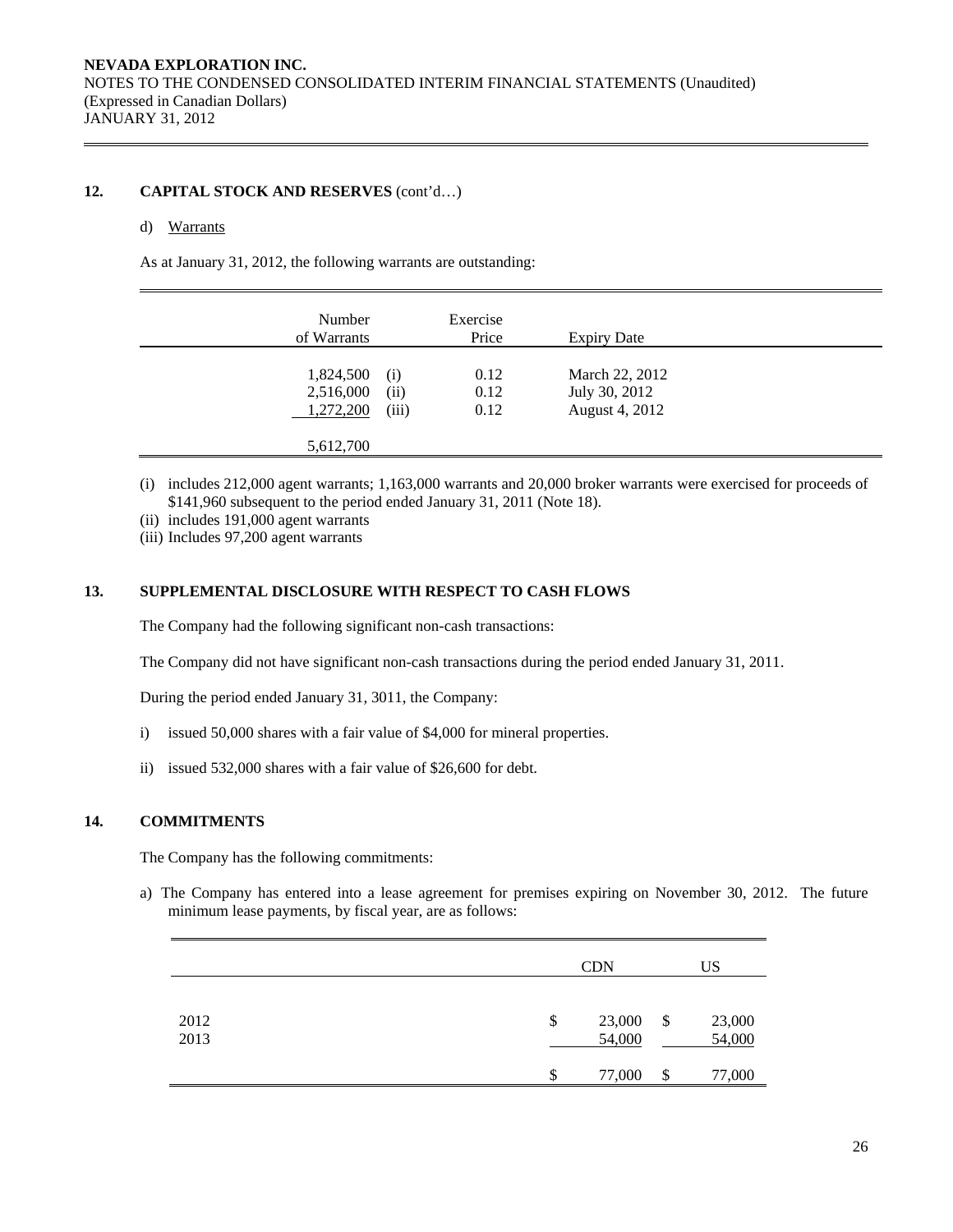## **14. COMMITMENTS** (cont'd…)

b) The Company has various commitments relating to its mineral properties as disclosed in Note 11.

#### **15. SEGMENTED INFORMATION**

The Company operates in one industry segment, being the acquisition, exploration and development of resource properties. Geographic information is as follows:

|                                                                            |    | January 31,<br>2012  |   | April 30,<br>2011    |               | May 1,<br>2010       |
|----------------------------------------------------------------------------|----|----------------------|---|----------------------|---------------|----------------------|
| Capital assets:<br><b>United States</b><br>Equipment<br>Mineral properties | \$ | 140,397<br>6,081,083 | S | 171,331<br>5,487,184 | S             | 305,447<br>5,746,819 |
|                                                                            | S  | 6,221,480            | S | 5,658,515            | <sup>\$</sup> | 6,052,266            |

## **16. CAPITAL AND FINANCIAL RISK MANAGEMENT**

#### **Capital management**

In order to maintain its capital structure, the Company, is dependent on equity funding and when necessary, raises capital through the issuance of equity instruments, primarily comprised of common shares and incentive stock options. In the management of capital, the Company includes the components of shareholders' equity as well as cash.

The Company prepares annual estimates of exploration expenditures and monitors actual expenditures compared to the estimates to ensure that there is sufficient capital on hand to meet ongoing obligations. The Company's investment policy is to invest its cash in highly liquid short-term deposits with terms of one year or less and which can be liquidated after thirty days without interest penalty. The Company currently has insufficient capital to fund its exploration programs and is reliant on completing an equity financing to fund further exploration. The Company is not subject to any externally imposed capital requirements.

There were no changes in the Company's approach to capital management during the period ended January 31, 2011.

#### **Fair value**

Financial instruments measured at fair value are classified into one of three levels in the fair value hierarchy according to the relative reliability of the inputs used to estimate the fair values. The three levels of the fair value hierarchy are:

- Level 1 Unadjusted quoted prices in active markets for identical assets or liabilities;
- Level 2 Inputs other than quoted prices that are observable for the asset or liability either directly or indirectly; and
- Level 3 Inputs that are not based on observable market data.

The carrying value of cash, amounts receivable and accounts payable and accrued liabilities approximated their fair value because of the short-term nature of these instruments.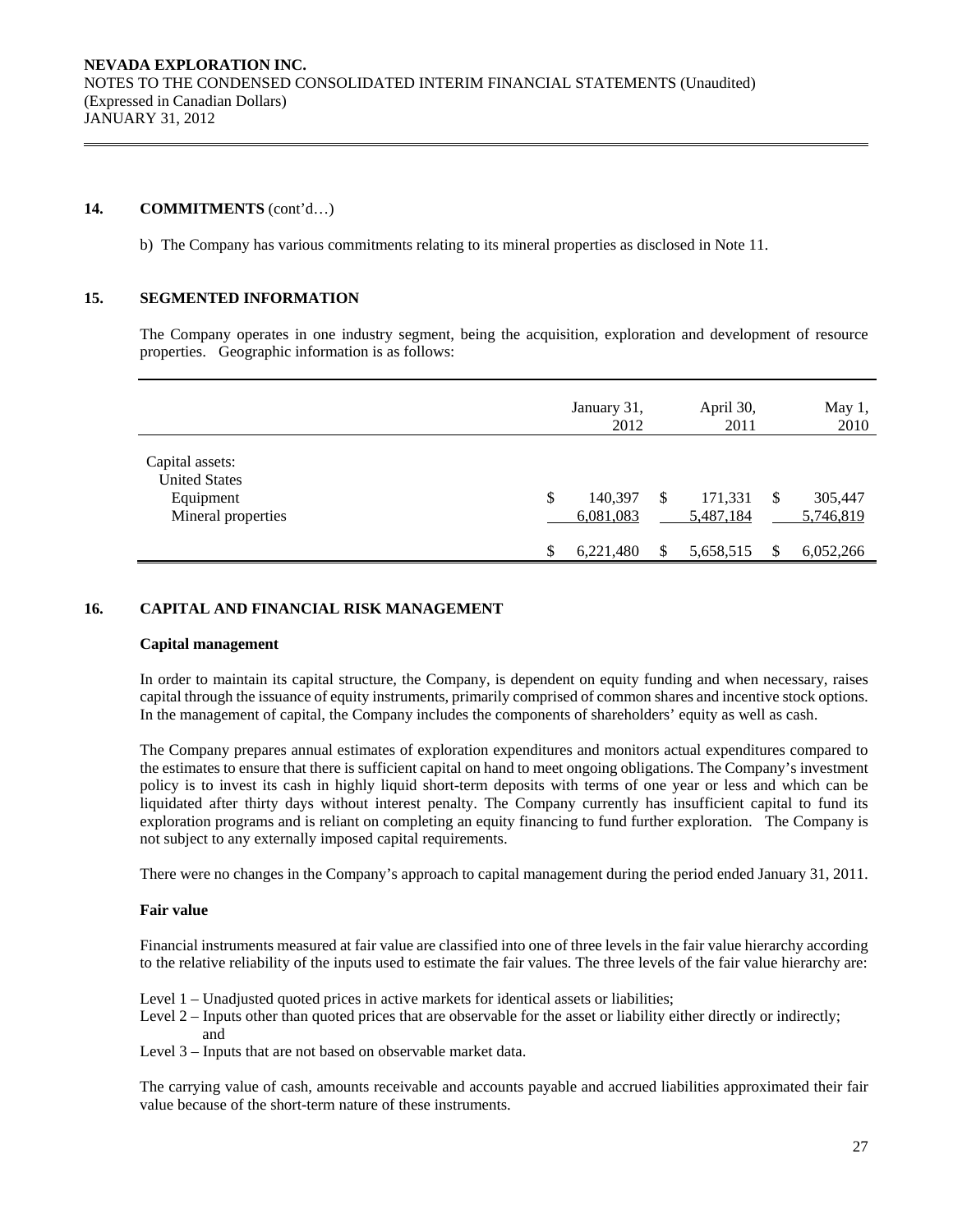## 16. CAPITAL AND FINANCIAL RISK MANAGEMENT (cont'd...)

Financial instruments measured at fair value on the balance sheet are summarized in levels of fair value hierarchy as follows:

|        | <b>January 31, 2011</b> |         |                          |                          |  |  |  |
|--------|-------------------------|---------|--------------------------|--------------------------|--|--|--|
| Assets |                         | Level 1 | Level 2                  | Level 3                  |  |  |  |
| Cash   |                         | 87,319  | $\overline{\phantom{0}}$ | $\overline{\phantom{a}}$ |  |  |  |

#### **Financial risk factors**

The Company's risk exposures and the impact on the Company's financial instruments are summarized below:

#### *Credit risk*

 Credit risk is the risk of loss associated with a counterparty's inability to fulfill its payment obligations. The Company's credit risk is primarily attributable to cash. Management believes that the credit risk concentration with respect to cash is remote as it maintains accounts with highly-rated financial institutions.

#### *Liquidity risk*

Liquidity risk is the risk that the Company will not be able to meet its financial obligations as they fall due. The Company manages liquidity risk through the management of its capital structure and financial leverage, as outlined in above ("Capital Management"). It also manages liquidity risk by continuously monitoring actual and projected cash flows. The Board of Directors reviews and approves the Company's operating and capital budgets, as well as any material transactions out of the normal course of business.

As at January 31, 2011, the Company had a cash balance of \$87,319 (April 30, 2011 - \$151,145; May 1, 2010 - \$55,253) to settle current liabilities of \$344,355 (April 30, 2011 - \$150,507; May 1, 2010 - \$173,590) as a result of the limited cash the Company is exposed to liquidity risk and is reliant on the Company's ability to complete an equity financing.

#### *Foreign country risk*

Country risk is the risk associated with changes in the business environment that could affect the profits or the value of the assets in a specific country. The Company's exploration activities are located in the United States, and while it does not foresee country risk as being problematic, the country risk is out of the control of the Company.

#### *Market risk*

Market risk is the risk of loss that may arise from changes in market factors such as interest rates, foreign exchange rates, and commodity and equity prices.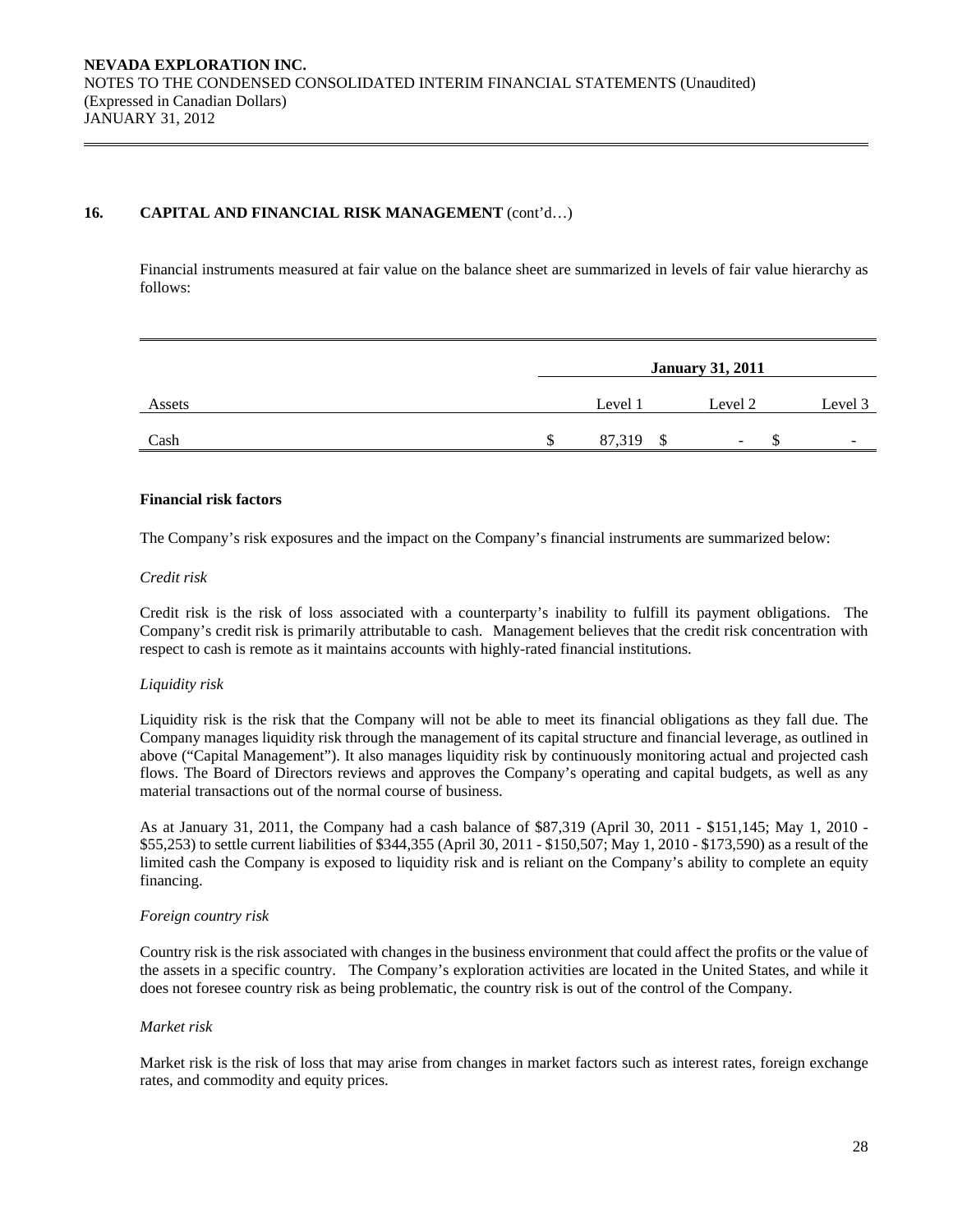## **16. CAPITAL AND FINANCIAL RISK MANAGEMENT**

**Financial risk factors** (cont'd….)

*Market risk* (cont'd…)

(a) Interest rate risk

 The Company is exposed to interest rate risk to the extent that the cash maintained at the financial institutions is subject to floating rate of interest. The interest rate risks on cash and on the Company's obligations are not considered significant.

(b) Price risk

The Company is exposed to price risk with respect to commodity and equity prices. Equity price risk is defined as the potential adverse impact on the Company's earnings due to movements in individual equity prices or general movements in the level of the stock market. Commodity price risk is defined as the potential adverse impact on earnings and economic value due to commodity price movements and volatilities. The Company closely monitors commodity prices of oil, individual equity movements, and the stock market to determine the appropriate course of action to be taken by the Company.

(c) Foreign currency risk

The Company is exposed to financial risk arising from fluctuations in foreign exchange rates and the degree of volatility of these rates. A significant portion of the Company's expenses is denominated in US dollars. Consequently, certain assets, liabilities and operating expenses are exposed to currency fluctuations. The Company does not use derivative instruments to reduce its exposure to foreign currency risk.

CDN US Cash **\$** 70,636 \$ 70,440 Accounts receivable 96,383 96,383 96,383 Loans receivable 9,079 9,054 Prepaid expenses and other 15,478 15,478 Deposits and bonds 66,085 65,900 Equipment 140,094 140,004 Exploration and evaluation assets 6,081,083 6,064,104 Accounts payable and accrued liabilities (258,421) (257,700) Long term debt (14,086) (14,047) \$ 6,206,947 \$ 6,189,616

At January 31, 2012, the Company is exposed to currency risk through the following assets and liabilities denominated in US dollars:

#### *Net exposure*

Based on the above net exposures as at January 31, 2012, and assuming all other variables remain constant, a 1% change in the value of the US dollar against the Canadian dollar would result in an increase/decrease of \$62,069 in the loss from operations.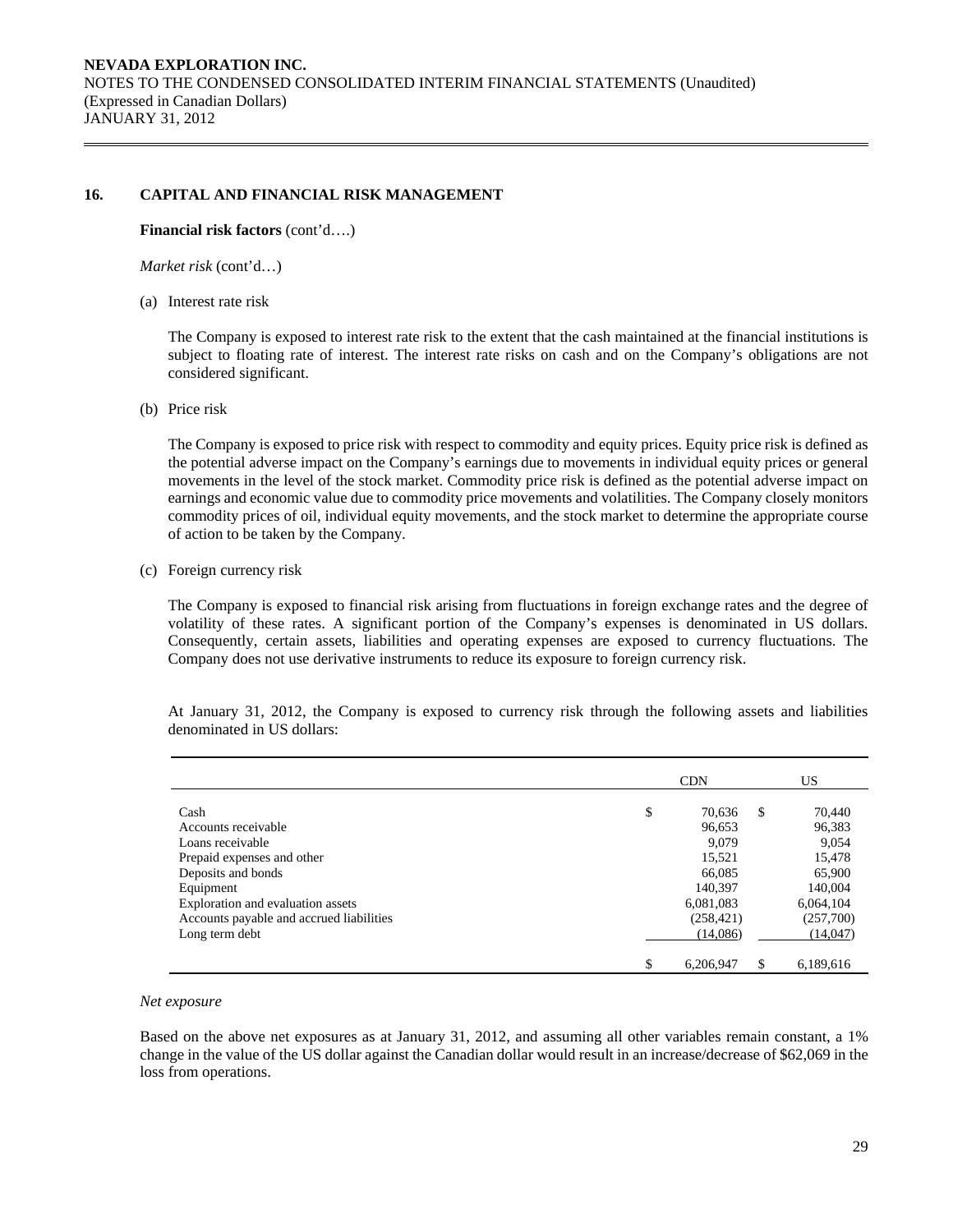## **17. FIRST TIME ADOPTION OF IFRS**

 As stated in Note 2, these are the Company's third condensed consolidated interim financial statements for the nine month period ended January 31, 2011 covered by the first annual condensed consolidated interim financial statements prepared in accordance with IFRS.

The accounting policies in Note 3 have been applied as follows:

- in preparing the condensed consolidated interim financial statements for the six months ended January 31, 2012;
- the comparative information for the six months ended January 31, 2011;
- the statement of financial position as at April 30, 2011; and
- the preparation of an opening IFRS statement of financial position on the Transition Date, May 1, 2010.

In preparing the opening IFRS statement of financial position, comparative information for the period ended January 31, 2011 and the financial statements for the year ended April 30, 2011, the Company has adjusted amounts reported previously in financial statements prepared in accordance with Canadian GAAP ("Canadian GAAP").

 An exploration of how the transition from Canadian GAAP to IFRS has affected the Company's financial position, financial performance and cash flows is set out in the following tables.

The guidance for the first time adoption of IFRS are set out in IFRS 1. IFRS 1 provides for certain mandatory exceptions and optional exemptions for the first time adopters of IFRS. The Company has elected to take the following IFRS 1 optional exemptions:

i) Business combinations

IFRS 1 provides the option to apply IFRS 3, Business Combinations, retrospectively or prospectively from the Transition Date. The retrospective basis would require restatement of all business combinations that occurred prior to the Transition Date. The Company elected not to retrospectively apply IFRS 3 to business combinations that occurred prior to its Transition Date and such business combinations have not been restated.

ii) Share-based payments

IFRS 2, Share-based Payments, encourages application of its provisions to equity instruments granted on or before November 7, 2002, but permits the application only to equity instruments granted after November 7, 2002 that had not vested by the Transition Date. The Company elected to take the exemption available under IFRS 1 and applied IFRS 2 for all equity instruments granted after November 7, 2002 that had not vested by the Transition Date.

iii) Cumulative translation differences

IFRS 1 allows a first-time adopter to not comply with the requirement of IAS 21 *The effects of Changes in Foreign Exchange Rates* for cumulative translation differences that existed at the date of transition to IFRS. The Company has chosen to apply this election and has eliminated the cumulative translation differences and adjusted deficit by the same amount at the date of transition to IFRS. If, subsequent to adoption, a foreign operation is disposed of, the translation differences that arose before the date of transition to IFRS will not affect the gain or loss on.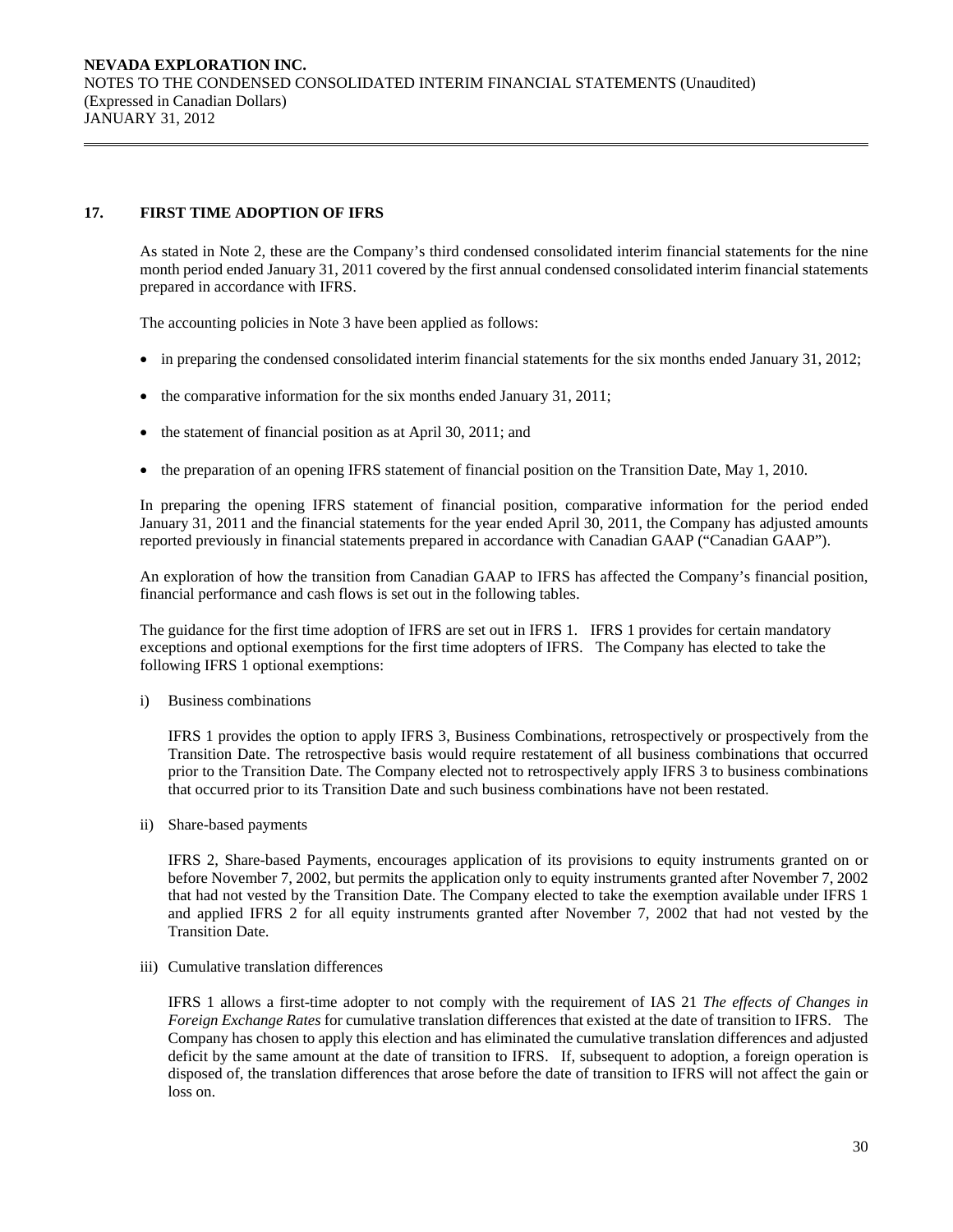## **17. FIRST TIME ADOPTION OF IFRS**

iv) Reclassification of options and warrants reserve

The Company reclassified from equity reserves lapse of warrants that were not exercised of \$1,638,093 for May 1, 2010, January 31, 2011 and April 30, 2011 to share capital and lapse of stock options that were not exercised of \$508,487 for May 1, 2010 and January 31, 2011, and \$714,544 for April 30, 2011 to deficit.

Additionally, in accordance with IFRS 1, an entity's estimates under IFRS at the date of IFRS must be consistent with estimates made for the same date under previous Canadian GAAP, unless there is objective evidence that those estimates were in error. The Company's IFRS estimates as of May 1, 2011 are consistent with its Canadian GAAP estimates for the same date.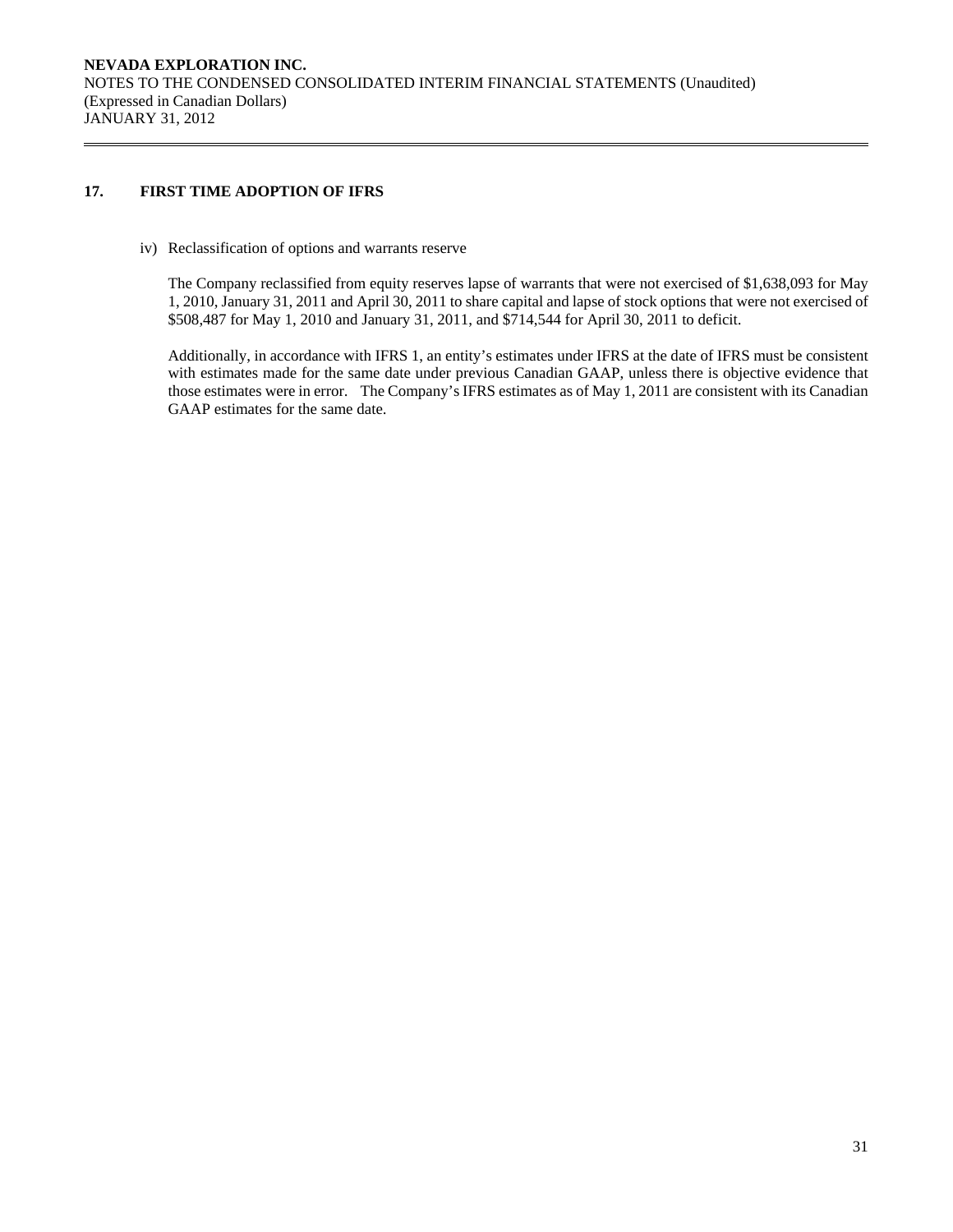## **17. FIRST TIME ADOPTION OF IFRS** (cont'd….)

Reconciliation between Canadian GAAP and IFRS statements of financial position:

|                                                                                                   |                 | As at<br>May 1, 2010 |                                           |                   |              | As at<br>January 31, 2011 |                                           |                 |                  | As at<br>April 30, 2011                   |    |                          |  |
|---------------------------------------------------------------------------------------------------|-----------------|----------------------|-------------------------------------------|-------------------|--------------|---------------------------|-------------------------------------------|-----------------|------------------|-------------------------------------------|----|--------------------------|--|
|                                                                                                   |                 | Canadian<br>GAAP     | Effect of<br>transition to<br><b>IFRS</b> | <b>IFRS</b>       |              | Canadian<br><b>GAAP</b>   | Effect of<br>transition to<br><b>IFRS</b> | <b>IFRS</b>     | Canadian<br>GAAP | Effect of<br>transition to<br><b>IFRS</b> |    | <b>IFRS</b>              |  |
|                                                                                                   |                 |                      |                                           |                   |              |                           |                                           |                 |                  |                                           |    |                          |  |
| <b>ASSETS</b><br><b>Current</b>                                                                   |                 |                      |                                           |                   |              |                           |                                           |                 |                  |                                           |    |                          |  |
| Cash                                                                                              |                 | \$<br>55.253 \$      |                                           | \$<br>55,253      | $\mathbf{s}$ | 89,983 \$                 | $\overline{\phantom{a}}$                  | \$<br>89,983    | \$<br>151,145    | $\mathbf{s}$                              | \$ | 151,145                  |  |
| Amounts receivable                                                                                |                 | 66,027               |                                           | 66,027            |              | 49,374                    |                                           | 49,374          | 2,461            |                                           |    | 2,461                    |  |
| Loans receivable                                                                                  |                 | 104,519              |                                           | 104,519           |              | 106,912                   |                                           | 106,912         | 18,361           |                                           |    | 18,361                   |  |
| Prepaid expenses                                                                                  |                 | 7.495                | $\sim$                                    | 7.495             |              | 15.501                    | $\sim$                                    | 15,501          | 14.648           | $\sim$                                    |    | 14.648                   |  |
| <b>Total current assets</b>                                                                       |                 | 233,294              |                                           | 233,294           |              | 261,770                   | ٠                                         | 261,770         | 186,615          |                                           |    | 186,615                  |  |
| <b>Non-current assets</b>                                                                         |                 |                      |                                           |                   |              |                           |                                           |                 |                  |                                           |    |                          |  |
| Equipment                                                                                         | 17(iii)         | 335,493              | (30,046)                                  | 305,447           |              | 255,936                   | (28, 228)                                 | 227,708         | 201,134          | (29, 803)                                 |    | 171,331                  |  |
| Exploration and evaluation assets                                                                 | 17(iii)         | 5,970,055            | (223, 236)                                | 5,746,819         |              | 6,016,061                 | (245, 696)                                | 5,770,365       | 6,105,202        | (618, 018)                                |    | 5,487,184                |  |
| Deposits and bonds                                                                                |                 | 91.320               |                                           | 91.320            |              | 57.987                    | $\overline{\phantom{a}}$                  | 57,987          | 55,743           |                                           |    | 55,743                   |  |
| <b>Total non-current assets</b>                                                                   |                 | 6,396,868            | (253, 282)                                | 6,143,586         |              | 6,329,984                 | (273, 924)                                | 6,056,060       | 6,362,079        | (647, 821)                                |    | 5,714,258                |  |
| <b>TOTAL ASSETS</b>                                                                               |                 | $6,630,162$ \$       | $(253, 282)$ \$                           | 6,376,880         |              | 6,591,754                 | (273, 924)<br>- \$                        | \$<br>6,317,830 | 6,548,694<br>\$  | (647, 821)<br>\$                          | \$ | 5,900,873                |  |
| <b>LIABILITIES AND SHAREHOLDER'S EQUITY</b><br><b>Current liabilities</b><br>Accounts payable and |                 |                      |                                           |                   |              |                           |                                           |                 |                  |                                           |    |                          |  |
| accrued liabilities                                                                               |                 | 148,294<br>\$        | $\mathbf{s}$                              | 148,294<br>\$     | \$           | 198,691 \$                | $\mathbf{r}$                              | \$<br>198,691   | \$               | 125,444 \$<br>$\overline{\phantom{a}}$    | \$ | 125,444                  |  |
| Current portion of long-term debt                                                                 |                 | 25,296               |                                           | 25,296            |              | 26,115                    |                                           | 26,115          | 25,063           |                                           |    | 25,063                   |  |
| <b>Total current liabilities</b>                                                                  |                 | 173,590              |                                           | 173,590           |              | 224,806                   |                                           | 224,806         | 150,507          |                                           |    | 150,507                  |  |
| <b>Non-current liabilities</b>                                                                    |                 |                      |                                           |                   |              |                           |                                           |                 |                  |                                           |    |                          |  |
| Long-term debt                                                                                    |                 | 34,287               |                                           | 34,287            |              | 14,068                    |                                           | 14,068          | 6,882            |                                           |    | 6,882                    |  |
| <b>Total liabilities</b>                                                                          |                 | 207,877              |                                           | 207,877           |              | 238,874                   |                                           | 238,874         | 157,389          |                                           |    | 157,389                  |  |
| Shareholders' equity                                                                              |                 |                      |                                           |                   |              |                           |                                           |                 |                  |                                           |    |                          |  |
| Capital stock                                                                                     |                 | 10,686,870           | 1,638,093                                 | 12,324,963        |              | 11,325,663                | 1,638,093                                 | 12,963,756      | 11,527,226       | 1,638,093                                 |    | 13,165,319               |  |
| Shares subscribed                                                                                 |                 |                      |                                           |                   |              |                           |                                           |                 |                  |                                           |    |                          |  |
| Warrants                                                                                          |                 | 450,800              | (450, 800)                                |                   |              | 562,037                   | (562, 037)                                |                 | 599.596          | (599, 596)                                |    |                          |  |
| Reserves                                                                                          | 17(ii), 17(iii) | 3,875,772            | (1,737,793)                               | 2,137,979         |              | 4,169,491                 | (1,678,823)                               | 2,490,668       | 4,206,199        | (2,208,557)                               |    | 1,997,642                |  |
| Deficit                                                                                           |                 | (8,591,157)          | 297,218                                   | (8,293,939)       |              | (9,704,311)               | 328,843                                   | (9,375,468)     | (9,941,716)      | 522,239                                   |    | (9,419,477)              |  |
| <b>Total shareholders' equity</b>                                                                 |                 | 6,422,285            | (253, 282)                                | 6,169,003         |              | 6,352,880                 | (273,924)                                 | 6,078,956       | 6,391,305        | (647, 821)                                |    | 5,743,484                |  |
| <b>Total liabilities and</b>                                                                      |                 |                      |                                           |                   |              |                           |                                           |                 |                  |                                           |    |                          |  |
| shareholders' equity                                                                              |                 | \$6,630,162          | (253, 282)<br>-S                          | 6,376,880<br>- \$ | \$           | 6,591,754 \$              | (273,924)                                 | \$ 6,317,830    | \$ 6,548,694     | \$                                        |    | $(647,821)$ \$ 5,900,873 |  |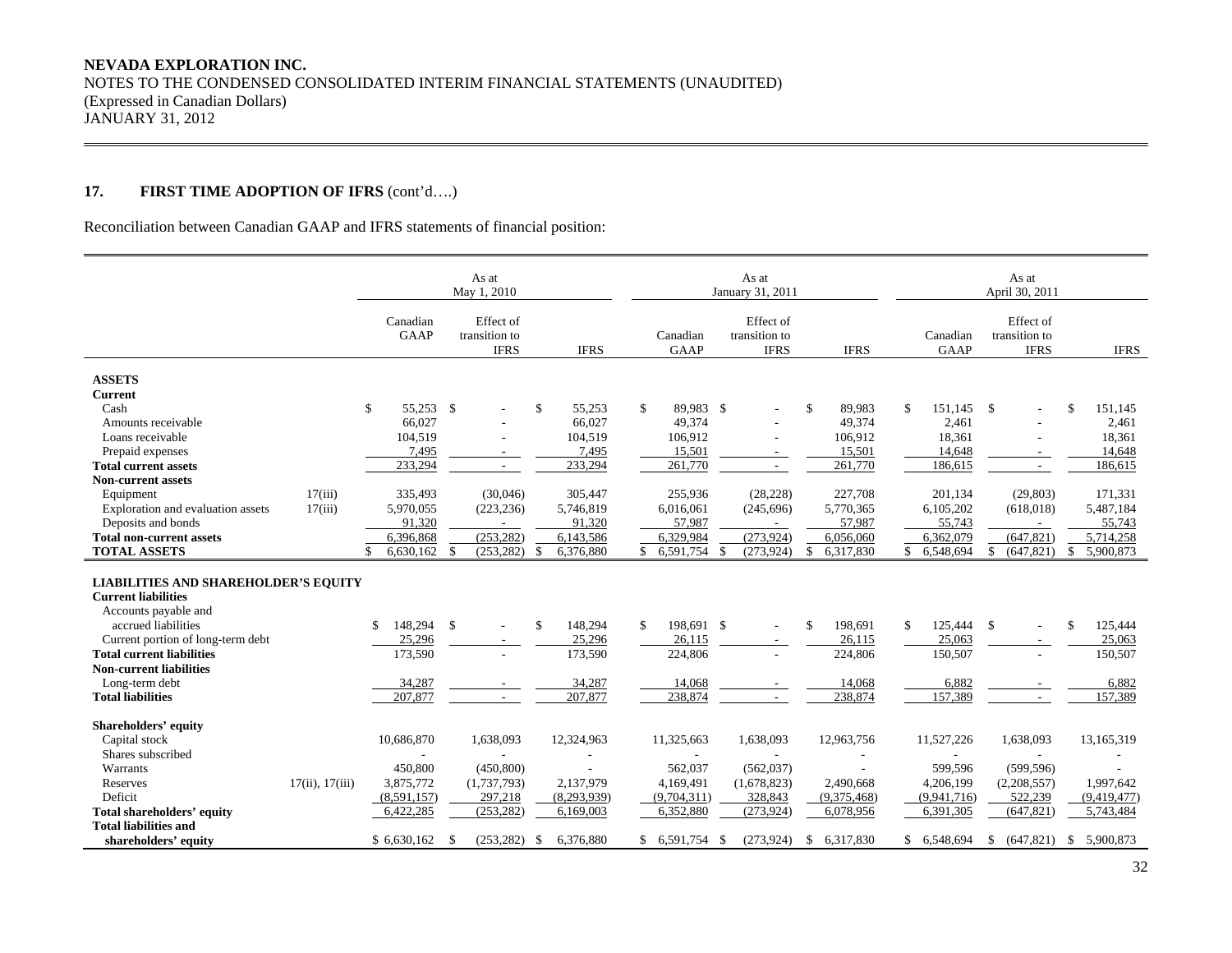## **17. FIRST TIME ADOPTION OF IFRS** (cont'd….)

Reconciliation between Canadian GAAP and IFRS statements of Comprehensive Loss:

|                                                                                                                                                                                                                                                        |                              |                                                                                       | Three months ended January 31, 2011                                                                                      |                                                                              |                                                                                           | Nine months ended January 31, 2011                                                 |                                                                                 | Year ended April 30, 2011                                                               |                                                                                                 |                                                                               |  |
|--------------------------------------------------------------------------------------------------------------------------------------------------------------------------------------------------------------------------------------------------------|------------------------------|---------------------------------------------------------------------------------------|--------------------------------------------------------------------------------------------------------------------------|------------------------------------------------------------------------------|-------------------------------------------------------------------------------------------|------------------------------------------------------------------------------------|---------------------------------------------------------------------------------|-----------------------------------------------------------------------------------------|-------------------------------------------------------------------------------------------------|-------------------------------------------------------------------------------|--|
|                                                                                                                                                                                                                                                        |                              | Canadian<br><b>GAAP</b>                                                               | Effect of<br>transition<br>to IFRS                                                                                       | <b>IFRS</b>                                                                  | Canadian<br>GAAP                                                                          | Effect of<br>transition to<br><b>IFRS</b>                                          | <b>IFRS</b>                                                                     | Canadian<br><b>GAAP</b>                                                                 | Effect of<br>transition to<br><b>IFRS</b>                                                       | <b>IFRS</b>                                                                   |  |
| <b>INCOME</b><br>Project management & consulting<br>Interest                                                                                                                                                                                           |                              | 29,527<br>\$<br>1,284                                                                 | $\mathbb{S}$<br>$\overline{\phantom{a}}$                                                                                 | \$<br>29,527<br>1,284                                                        | \$<br>84,497<br>3,950                                                                     | \$<br>$\overline{a}$                                                               | \$<br>84,497<br>3.950                                                           | $\mathbf{\hat{S}}$<br>83,516<br>14,369                                                  | \$<br>$\overline{\phantom{a}}$<br>$\sim$                                                        | \$<br>83,516<br>14,369                                                        |  |
|                                                                                                                                                                                                                                                        |                              | 30,811                                                                                |                                                                                                                          | 30,811                                                                       | 88,447                                                                                    |                                                                                    | 88,447                                                                          | 97,885                                                                                  |                                                                                                 | 97,885                                                                        |  |
| <b>EXPENSES</b><br>Amortization<br>Foreign exchange (gain) loss<br>Interest and bank charges<br>Office expenses and other<br>Professional fees, consulting, and<br>investor relations<br>Rent<br><b>Salaries</b><br>Stock-based compensation<br>Travel | 17(iii)<br>17(iii)<br>17(ii) | 26,519<br>7,037<br>2,370<br>16,738<br>51,362<br>20,268<br>105,923<br>257,011<br>1,923 | (1,944)<br>(7,037)<br>$\overline{\phantom{a}}$<br>$\overline{\phantom{a}}$<br>$\overline{a}$<br>$\overline{a}$<br>26,066 | 24,575<br>2,370<br>16,738<br>51,362<br>20,268<br>105.923<br>283,077<br>1,923 | 79,557<br>20,588<br>(1,085)<br>46,306<br>170,884<br>50,188<br>314,483<br>293,719<br>3,880 | (4,328)<br>(20, 588)<br>$\overline{\phantom{a}}$<br>$\overline{a}$<br>L.<br>51,742 | 75,229<br>(1,085)<br>46,306<br>170,884<br>50,188<br>314,483<br>345,461<br>3,880 | 83,445<br>29,077<br>(156)<br>50,611<br>201,812<br>67,203<br>414,611<br>330,427<br>8,217 | (4,682)<br>(29,077)<br>$\overline{\phantom{a}}$<br>$\overline{\phantom{a}}$<br>$\sim$<br>26,459 | 78,763<br>(156)<br>50,611<br>201,812<br>67,203<br>414,611<br>356,886<br>8,217 |  |
| Net loss before other items                                                                                                                                                                                                                            |                              | (489, 151)<br>(458, 340)                                                              | (17,085)<br>(17,085)                                                                                                     | (506, 236)<br>(475, 425)                                                     | (978, 520)<br>(890,073)                                                                   | (26, 826)<br>(26, 826)                                                             | (1,005,346)<br>(916, 899)                                                       | (1,185,247)<br>(1,087,362)                                                              | 7,300<br>7,300                                                                                  | (1,177,947)<br>(1,080,062)                                                    |  |
| <b>OTHER ITEMS</b>                                                                                                                                                                                                                                     |                              |                                                                                       |                                                                                                                          |                                                                              |                                                                                           |                                                                                    |                                                                                 |                                                                                         |                                                                                                 |                                                                               |  |
| Gain on sale of equipment<br>Impairment of equipment<br>Write-off of mineral properties                                                                                                                                                                | 17(iii)                      |                                                                                       |                                                                                                                          |                                                                              | 14,304<br>(237, 385)                                                                      | 58,451                                                                             | 14,304<br>(178, 934)                                                            | 19,603<br>(45, 415)<br>(237, 385)                                                       | (754)<br>8,532<br>3,886                                                                         | 18,849<br>(36, 883)<br>(233, 499)                                             |  |
| Total other items                                                                                                                                                                                                                                      |                              | $\sim$                                                                                |                                                                                                                          |                                                                              | (223,081)                                                                                 | 58,451                                                                             | (164, 630)                                                                      | (263.197)                                                                               | 11.664                                                                                          | (251, 533)                                                                    |  |
| Loss and comprehensive loss for<br>the period                                                                                                                                                                                                          |                              |                                                                                       | $$$ (458,340) \, \$ (17,085) \, \,                                                                                       | (475, 425)                                                                   | (1,113,154)                                                                               | 31,625<br>- \$                                                                     | \$(1,081,529)                                                                   | \$(1,350,559)                                                                           | \$                                                                                              | 18,964 \$ (1,331,595)                                                         |  |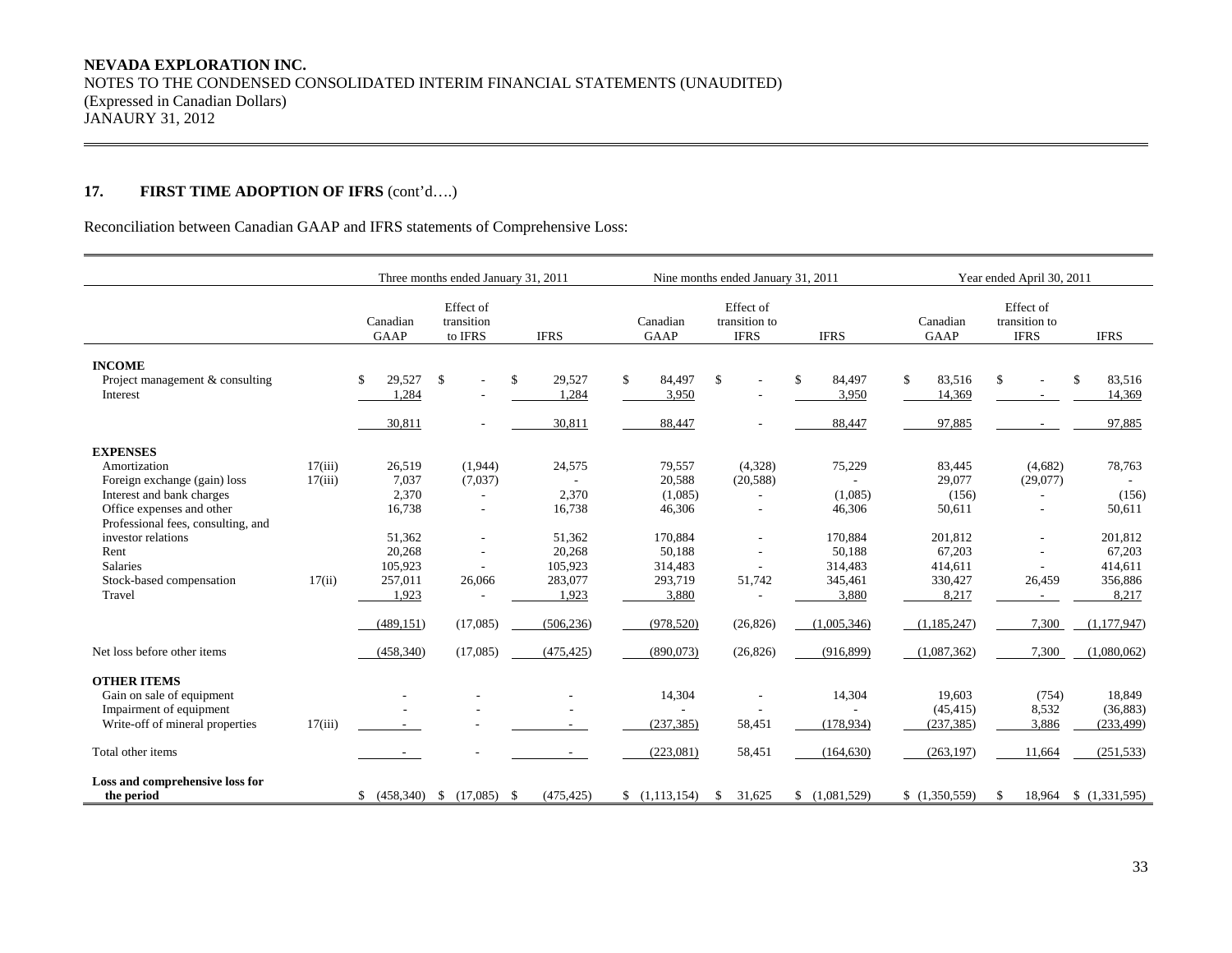## **17. FIRST TIME ADOPTION OF IFRS** (cont'd….)

Reconciliation between Canadian GAAP and IFRS statements of cash flows:

|                                            |         |                         | Nine months ended<br>January 31, 2011     |                |                         | Year ended<br>April 30, 2011              |               |  |  |  |  |
|--------------------------------------------|---------|-------------------------|-------------------------------------------|----------------|-------------------------|-------------------------------------------|---------------|--|--|--|--|
|                                            |         | Canadian<br><b>GAAP</b> | Effect of<br>transition to<br><b>IFRS</b> | <b>IFRS</b>    | Canadian<br><b>GAAP</b> | Effect of<br>transition to<br><b>IFRS</b> | <b>IFRS</b>   |  |  |  |  |
| <b>OPERATING ACTIVITIES</b>                |         |                         |                                           |                |                         |                                           |               |  |  |  |  |
| Loss for the year                          |         | $$(1,113,154)$ \;       | 31,625                                    | \$(1,081,529)  | $$(1,350,559)$ \\$      | 18,964                                    | (1,331,595)   |  |  |  |  |
| Items not affecting cash:                  |         |                         |                                           |                |                         |                                           |               |  |  |  |  |
| Amortization                               | 17(iii) | 79,557                  | (4,328)                                   | 75,229         | 83,445                  | (4,682)                                   | 78,763        |  |  |  |  |
| Accrued interest                           |         | (3,959)                 |                                           | (3.959)        | (5,212)                 |                                           | (5,212)       |  |  |  |  |
| Foreign exchange                           | 17(iii) | 2,938                   | (2,938)                                   |                | 5,819                   | (5, 819)                                  |               |  |  |  |  |
| Recovery of accounts payable               |         | (14, 304)               |                                           | (14, 304)      | (14, 304)               |                                           | (14, 304)     |  |  |  |  |
| Impairment of equipment                    | 17(iii) |                         |                                           |                | 45,415                  | (8, 532)                                  | 36,883        |  |  |  |  |
|                                            |         |                         |                                           |                |                         |                                           |               |  |  |  |  |
| Gain on sale of equipment                  | 17(iii) | L,                      |                                           | $\overline{a}$ | (19,603)                | 754                                       | (18, 849)     |  |  |  |  |
| Loans receivable paid through salaries     |         |                         |                                           |                | 86,375                  |                                           | 86,375        |  |  |  |  |
| Stock-based compensation                   | 17(ii)  | 293,719                 | 51,742                                    | 345,461        | 330,427                 | 26,459                                    | 356,886       |  |  |  |  |
| Write-off of mineral properties            |         | 237,385                 | (58, 451)                                 | 178,934        | 237,385                 | (3,886)                                   | 233,499       |  |  |  |  |
|                                            |         | (517, 818)              | 17,650                                    | (500, 168)     | (600, 812)              | 23,258                                    | (577, 554)    |  |  |  |  |
| Changes in non-cash working capital items: |         |                         |                                           |                |                         |                                           |               |  |  |  |  |
| Accounts receivable                        |         | 16,930                  |                                           | 16,930         | 62,438                  | ÷.                                        | 62.438        |  |  |  |  |
| Prepaid expenses and other                 |         | (8, 264)                |                                           | (8, 264)       | (8, 264)                |                                           | (8, 264)      |  |  |  |  |
| Accounts payable and accrued liabilities   |         | 87,735                  |                                           | 87,735         | 18,054                  |                                           | 18,054        |  |  |  |  |
|                                            |         |                         |                                           |                |                         |                                           |               |  |  |  |  |
| Net cash used in operating activities      |         | (421, 417)              | 17,650                                    | (403, 767)     | (528, 584)              | 23,258                                    | (505, 326)    |  |  |  |  |
|                                            |         |                         |                                           |                |                         |                                           |               |  |  |  |  |
| <b>INVESTING ACTIVITIES</b>                |         |                         |                                           |                |                         |                                           |               |  |  |  |  |
| Proceeds on sale of equipment              |         |                         |                                           |                | 25,102                  |                                           | 25,102        |  |  |  |  |
| Proceeds from mineral property option      |         | 88,931                  |                                           | 88,931         | 88,931                  |                                           | 88,931        |  |  |  |  |
| Deposits and bonds                         |         |                         |                                           |                | 32,696                  |                                           | 32,696        |  |  |  |  |
| Mineral properties                         |         | (331, 114)              |                                           | (331, 114)     | (457, 463)              |                                           | (457, 463)    |  |  |  |  |
| Net cash used in investing activities      |         | (242, 183)              |                                           | (242, 183)     | (310, 734)              |                                           | (310, 734)    |  |  |  |  |
|                                            |         |                         |                                           |                |                         |                                           |               |  |  |  |  |
| <b>FINANCING ACTIVITIES</b>                |         |                         |                                           |                |                         |                                           |               |  |  |  |  |
| Issuance of common shares, net of          |         |                         |                                           |                |                         |                                           |               |  |  |  |  |
| share issue costs                          |         | 719,430                 |                                           | 719,430        | 958,552                 |                                           | 958,552       |  |  |  |  |
| Repayment of long-term debt                |         | (21,100)                |                                           | (21,100)       | (23, 342)               |                                           | (23, 342)     |  |  |  |  |
| Net cash provided by financing activities  |         | 698,330                 |                                           | 698,330        | 935,210                 |                                           | 935,210       |  |  |  |  |
|                                            |         |                         |                                           |                |                         |                                           |               |  |  |  |  |
| Effect of foreign exchange                 | 17(iii) | $\overline{a}$          | (17,650)                                  | (17,650)       | $\sim$                  | (23, 258)                                 | (23, 258)     |  |  |  |  |
| Change in cash for the period              |         | 34,730                  |                                           | 34,730         | 95,892                  |                                           | 95,892        |  |  |  |  |
| Cash, beginning of period                  |         | 55,253                  |                                           | 55,253         | 55,253                  |                                           | 55,253        |  |  |  |  |
| Cash, end of period                        |         | \$<br>89,983            | \$<br>$\overline{\phantom{a}}$            | \$<br>89,983   | \$<br>151,145           | $\mathcal{S}$<br>$\overline{a}$           | \$<br>151,145 |  |  |  |  |